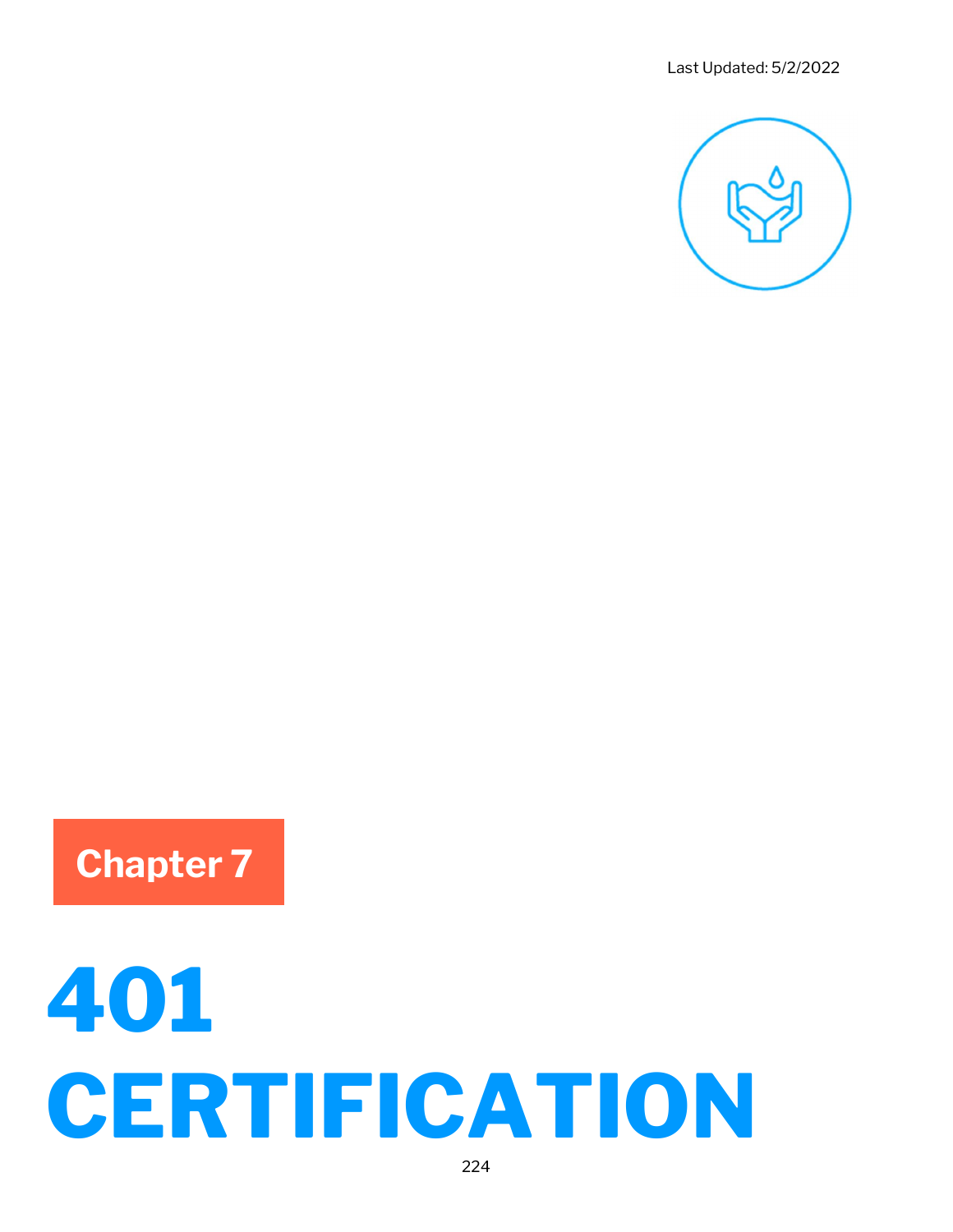### CHAPTER SEVEN: CLEAN WATER ACT SECTION 401 STATE WATER QUALITY CERTIFICATIONS

#### **Overview**

#### What is a Section 401 Water Quality Certification?

Clean Water Act (CWA) Section 401 provides states and tribes with a powerful tool to protect the quality of their waters from adverse impacts resulting from federally licensed or permitted projects.

Specifically, Section 401 of the Clean Water Act lets states enforce their water quality standards, a floor for acceptable water quality, and other requirements of state law to ensure that federally licensed projects are consistent with the state's or tribe's goals for a heathy environment. Any applicant for a federal license or permit—such as a FERC license (see Chapter 4), Clean Water Act § 404 permit (see Chapter 6), section 10 Rivers and Harbors Act permit (see Chapter 6 Section F), or federal NPDES<sup>868</sup> permit (not covered in this guide; usually delegated to the states so not a "federal" permit anyway)—seeking to conduct activity that may result in a discharge into the state's inland waters or territorial seas, must obtain a Clean Water Act § 401 "Water Quality Certification" (401 WQC) or waiver from the state or tribe with authority over the proposed project site.<sup>869</sup> (Whether a DOE license also requires a certification or waiver is discussed in Section 7.D.1) In this way, the state's power to protect its waters and communities is preserved.

#### CAUTION

Of all of the certifications and permits covered in this guide, the Clean Water Act section 401 water quality certifications are the most in flux as of January 2022.

Before challenging a 401 certification, make sure to refer to the latest rules; this guide focuses on past experience and the Clean Water Act statute itself, which is not expected to change.

EPA's new rules are expected in 2023!

In the meantime, as of Dec. 2021, EPA has provided additional guidance as to the status quo for Section 401: https://www.epa.gov/cwa-401/qa-2020-rule-vacatur.

The State (or tribal authority if relevant),<sup>870</sup> has the direct authority to grant, deny, condition or waive its approval of these licenses and permits. If a state fails to act on a Section 401 application in a timely manner, it will have waived its authority under the Clean Water Act, and the project may seek federal permits without a Section 401 certification.<sup>871</sup> (Section 7.B.7 discusses waiver, which can create uncertainty and cascading problems for applicants.)

<sup>868</sup> National Pollutant Discharge Elimination System permit.

<sup>869</sup> See 33 U.S.C. § 1341 (can be accessed for free here: https://www.law.cornell.edu/uscode/text/33/1341).

<sup>870</sup> If EPA has not delegated Clean Water Act authority to a tribe, EPA itself will make the Clean Water Act Section 401 certification for lands controlled by the tribe. Most locations for LNG terminals will just involve state actors; references to the state in this chapter should be understood to include tribal authorities or EPA where relevant. <sup>871</sup> 33 U.S.C. § 1341(a)(1).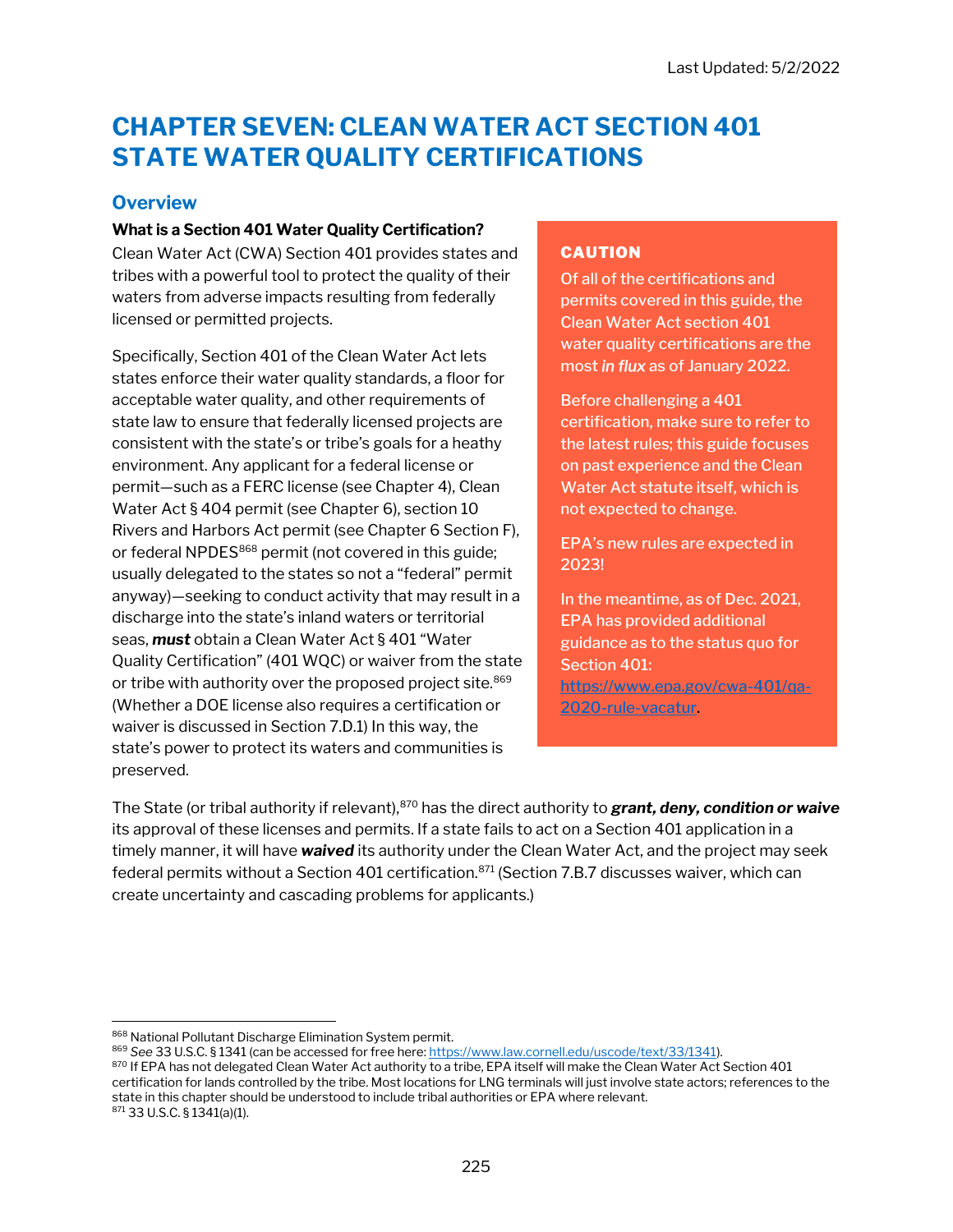If the state **denies** the application for a 401 Water Quality Certification, the federal agency cannot issue the permit or license.<sup>872</sup> If the state chooses to **condition** its approval, then the federal agency can either accept and incorporate those conditions into the federal permit or deny the permit.<sup>873</sup>

Thus, through Section 401 certifications, states could prevent or modify proposed LNG projects located onshore or near shore that may affect the achievement or maintenance of their water quality goals. The efficacy of challenging an applicant's 401 WQC is highly state-dependent but in all cases a challenge can help raise public and political awareness of a project and its flaws.

#### What is in flux about the 401 WQC rules and why does it matter?

The rules implementing Clean Water Act section 401 are in flux.<sup>874</sup> This makes it difficult to predict the best avenues for advocate involvement. However, section 401 itself is unlikely to be amended by an act of Congress any time soon—and EPA has already hinted the direction it will take in updating the implementing rules—meaning that understanding history of section 401 and the longstanding federal rules is still helpful:

The Clean Water Act (with section 401 included) was made into law by Congress in 1972. Section 401 describes the broad contours of rights and responsibilities that the states, tribes, federal government and private actors have in policing water quality, but a lot of the substance of those powers was left to EPA to decide how to implement. EPA originally simply used the rules it had adopted in a similar context one year earlier ("the 1971 rules," codified at 40 C.F.R. Part 121) as a framework for state's implementation of section 401. EPA continued to use these rules for almost half a century—until, in 2020, EPA replaced them with a new set of rules ("the 2020 rules").

The 2020 rules were challenged in court as soon as they were finalized, and in October 2021, a court held that they should be vacated. This made the 1971 rules operational again. But even before the court vacated the 2020 rules, EPA announced that it intended to rethink them—and to issue new rules in 2023 that are not simply a return to the 1971 scheme.<sup>875</sup> These rules are addressed in more detail in Section 7.B.3.

Although EPA has given some hints on the new rule's scope, has solicited one round of public comments already, and has published a set of questions & answers about the interim scheme,  $876$  the legal landscape of 401 law will continue to be unsettled until at least the new round of rules is finalized.

<sup>872</sup> 33 U.S.C. § 1341(a).

<sup>87340</sup> C.F.R. § 124.55(a). The Clean Water Act allows a state granting a § 401 certification to set requirements necessary to ensure that the project complies with both federal Clean Water Act requirements and "any other appropriate requirement of State law." 33 U.S.C. § 1341(d).

<sup>874</sup> There is a bill in Congress to amend section 401 but it is not expected to pass. See "S. 1761 - 117th Congress: Water Quality Certification Improvement Act of 2021," GovTrack. https://www.govtrack.us/congress/bills/117/s1761 (predicting a 3% chance of being enacted into law).

<sup>875</sup> EPA, Notice of Intention to Reconsider and Revise the Clean Water Act Section 401 Certification Rule, 86 Fed. Reg. 29,541, 42 (June 2, 2021) (("Reconsideration of 401 Rule Notice"), https://www.federalregister.gov/documents/2021/06/02/2021- 11513/notice-of-intention-to-reconsider-and-revise-the-clean-water-act-section-401-certification-rule ("EPA does not intend

to replace the 401 Certification Rule with the 1971 regulation."). 876 EPA, Clean Water Act Section 401 Water Quality Certification Questions and Answers on the 2020 Rule Vacatur, Dec. 17, 2021, https://www.epa.gov/system/files/documents/2021-12/questions-and-answers-document-on-the-2020-cwa-section-401-certification-rule-vacatur-12-17-21-508.pdf.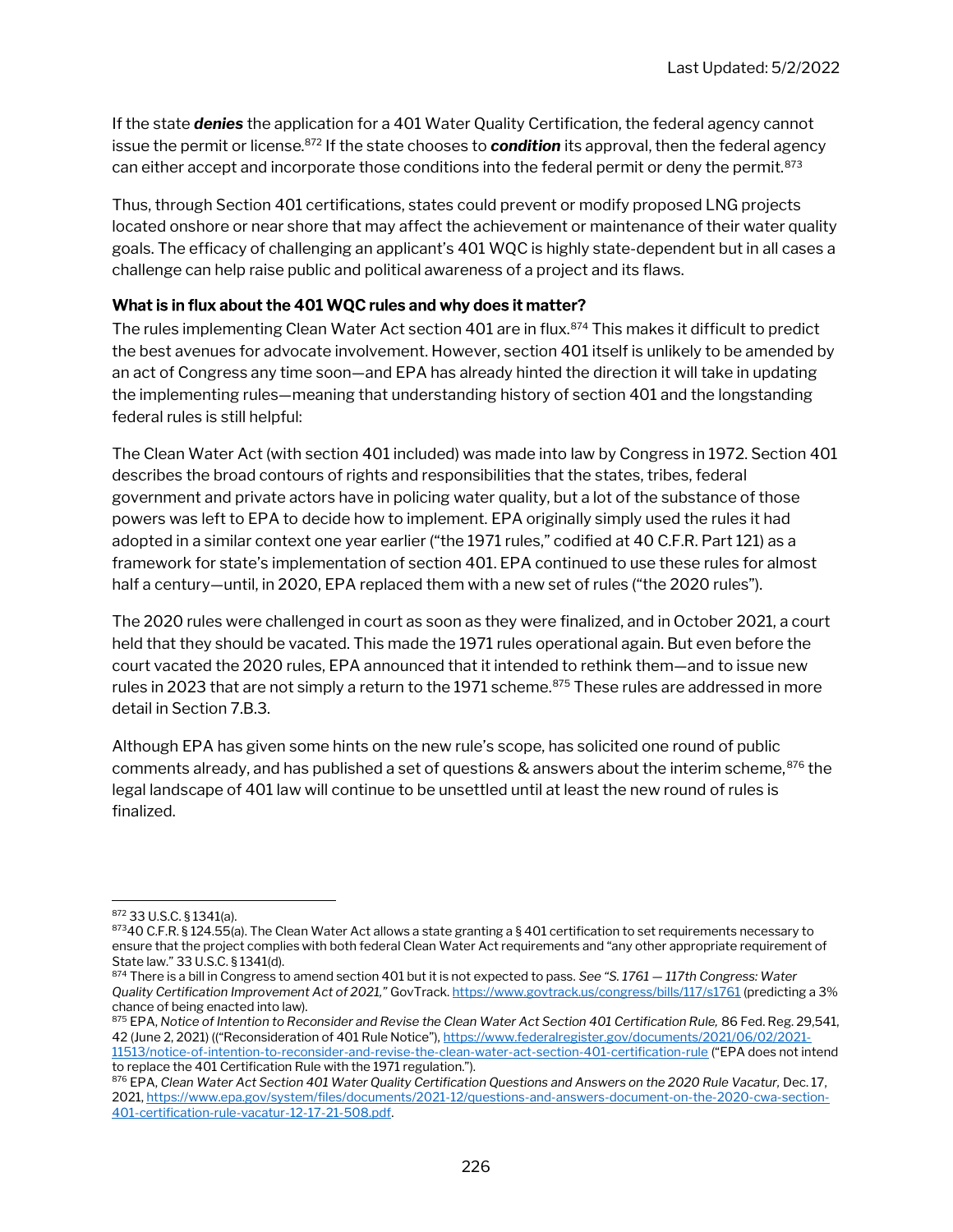#### Why challenge a 401 WQC?

No matter what the new rules say, there are two main benefits that will remain and that come from paying attention to and challenging 401 WQCs:

- The addition of a state actor to check federal action. The 401 WQC requirement allows the state to protect its water quality when federal permitting agencies fail or refuse to address the unique environmental concerns at each site. Advocates who are finding it difficult to convince federal regulators of their environmental concerns may find state regulators more understanding, and more likely to scrutinize potential projects and ensure that neighboring communities and the environment are protected by adding necessary conditions to a permit, or by stopping bad projects entirely by declining to certify the project.
- Broader availability of conditions on permits. Section 401 authorizes states to include conditions on its certifications. These conditions then must become conditions on the federal permit.<sup>877</sup> These conditions can include "'effluent limitations and other limitations, and monitoring requirements' that are necessary to assure that the applicant for a federal license or permit will comply with applicable provisions of CWA Sections 301, 302, 306, and 307, and with 'any other appropriate requirement of State law."<sup>878</sup> The final phrase "any other appropriate requirement of State law" gives states substantial power to condition permits—if states are so inclined to protect their citizens and environment.

Of course, successful 401 WQC advocacy requires a state regulator willing to protect human health and the environment—which is not always present at the same level of enthusiasm in all states. In addition, although some issues that can be raised about the certification process do not require an indepth knowledge of the water quality standards in place near the proposed site, because of the highly technical and site-specific nature of water quality standards, there can be a significant barrier to entry for the typical commentor in raising technical concerns. A water quality expert is recommended if funds allow. Regardless, participating can help educate those that are still reticent, raise public awareness, and motivate public and political scrutiny of a project.

#### Who issues 401 WQCs?

Section 401 authorizes the state or tribe with jurisdiction over the location of the proposed discharge to issue 401 WQCs. If no state or tribe has jurisdiction, EPA steps in. For almost all LNG projects, the state (acting through a state agency) will be the relevant decisionmaker.



In Louisiana this is the Louisiana Department of Environmental Quality (LDEQ), whose 401 certification powers are most often triggered by Corps permits.<sup>879</sup> Louisiana's regulations on 401 certifications can be found at LAC

#### <sup>877</sup> 33 U.S.C. § 1341(d).

878 Reconsideration of 401 Rule Notice, 86 Fed. Reg. 29,541, 42 (June 2, 2021),

https://www.federalregister.gov/documents/2021/06/02/2021-11513/notice-of-intention-to-reconsider-and-revise-theclean-water-act-section-401-certification-rule (quoting 33 U.S.C. § 1341(d)). The Clean Water Act sections at issue are as follows: Sections 301 (Effluent Limitations), 302 (Water Quality Related Effluent Limitations), 303 (Water Quality Standards and Implementation Plans), 306 (National Standards of Performance) and 307 (Toxic and Pretreatment Effluent Standards). 879 LDEQ's 401 WQC splash page can be found here: https://deq.louisiana.gov/page/quality-certifications.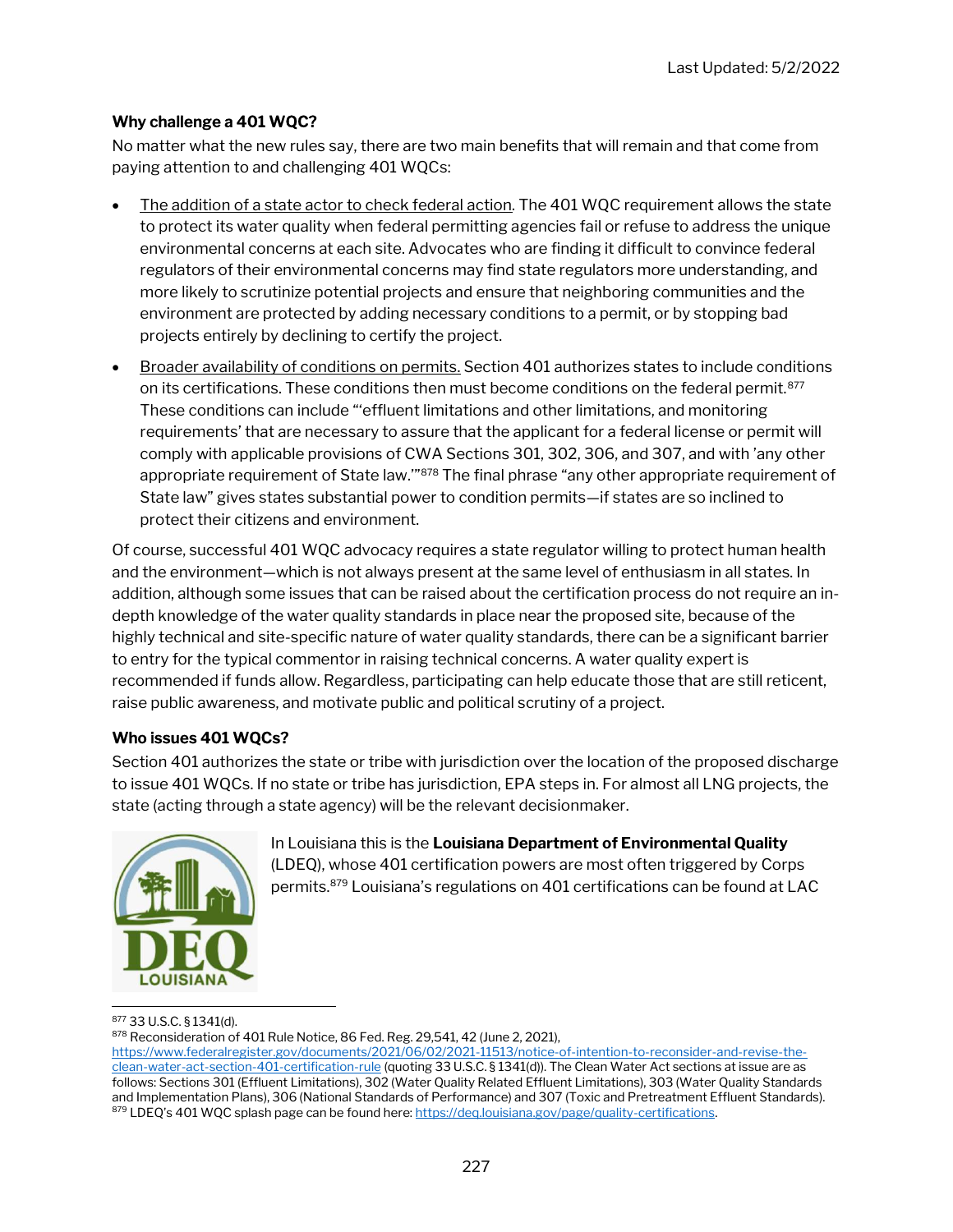33: IX. Chapter 15.880 LDEQ typically treats an application for a Corps permit as an application for 401 certification. LDEQ publishes WQCs it has issued to LNG terminals online.<sup>881</sup> As of January 2022, the point person at LDEQ for questions about the Water Quality Certification process is Elizabeth Hill at (225) 219-3225, DEQ-WaterQualityCertifications@la.gov.

In Texas, the Railroad Commission (RRC) and the Texas Commission on Environmental Quality (TCEQ) share responsibility for issuing WQCs.<sup>882</sup> Their jurisdiction is divided based on whether the activity being permitted is related to oil and gas operations, meaning that for most LNG activities, the RRC is the responsible agency.<sup>883</sup> The RRC's online 401 WQC guidance is far less robust and the process is much less transparent than TCEQ's or LDEQ's.<sup>884</sup>



Note that even though these state organizations decide on certifications for a given project, EPA is the federal agency that issues the guidelines the states must follow for certifications. (Federal guidelines which, as mentioned, are currently in flux.)

#### What are avenues for advocate involvement?

The lack of transparency in state 401 certification processes can make it difficult for advocates to participate, and 401 law in general gives states a lot of discretion to avoid including the public in its process. Despite these barriers, there are several avenues for involvement:

- Read and research your specific state's procedures. This guide highlights the relevant actors and some procedures for Texas and Louisiana but is not designed as an all-encompassing guide. Read the statute, rules, and guidance the state certifying office has, and reach out early to the contacts at the state in charge of the process and in charge of public involvement for guidance.
- Comment.<sup>885</sup> If there is a public notice and comment period for certifications, advocates should timely comment. If it is unclear when the public and notice comment period is, include 401

<sup>880</sup> LDEQ publishes its regulations as word documents and posts links to its website. LDEQ, Water Quality Certifications, https://deq.louisiana.gov/page/quality-certifications (linking to "Regulations for issuing Water Quality Certifications can be found at LAC 33:IX.Chapter 15:" https://deq.louisiana.gov/assets/docs/Legal\_Affairs/ERC/33v09WQ.docx); See also https://casetext.com/regulation/louisiana-administrative-code/title-33-environmental-quality/part-ix-water-quality/subpart-1-water-pollution-control/chapter-15-water-quality-certification-procedures.

<sup>881</sup> LDEQ, EDMS Advanced Search, https://edms.deq.louisiana.gov/edmsv2/advanced-search. Search by the project's AI number, then "WQC" in "Description" should return most if not all documents.

<sup>882 16</sup> TAC § 3.30 (Memorandum of Understanding between the Railroad Commission of Texas (RRC) and the Texas Commission on Environmental Quality (TCEQ)); 16 TAC § 3.30(a) ("This rule is a statement of how the agencies implement the division of jurisdiction.") See also 16 TAC § 3.93 (RRC's WQC rules); 30 TAC Chptr. 279 (TCEQ's WQC rules).

<sup>883</sup> One LNG developer, NextDecade, indicated that TCEQ has jurisdiction over 401 certifications for return water for dredged material placement. See Rio Grande LNG FEIS Volume I at 4-55 – 4-56, April 2019,

https://www.energy.gov/sites/default/files/2019/04/f62/eis-0519-final-rio-grande-lng-2019-vol-1.pdf. (Return water is the excess water that drains from saturated dredged soils once they have been removed from water and are placed on land.) This appears to be separate from the certifications Texas LNG developers request from RRC, as neither NextDecade (with Rio Grande LNG) nor Texas LNG has appeared to report requesting a 401 certification from TCEQ for these projects. If a Texas applicant proposes dredge sites, it is worth pressing the applicant and regulators (FERC, TCEQ, and RRC) on whether the applicant needs to request a 401 certification from TCEQ for return waters as well, or whether some general certification already covers this activity.

<sup>884</sup> For example, TCEQ has a 401 Certification tracker (https://www6.tceq.texas.gov/cmpts/index.cfm) as does LDEQ (https://edms.deq.louisiana.gov/edmsv2/advanced-search); RRC does not.

<sup>885</sup> The appendix includes example comments: e.g., App. 57, Jordan Cove Comments (Aug. 8, 2018) https://oregonshores.org/sites/default/files/sites/default/files/media-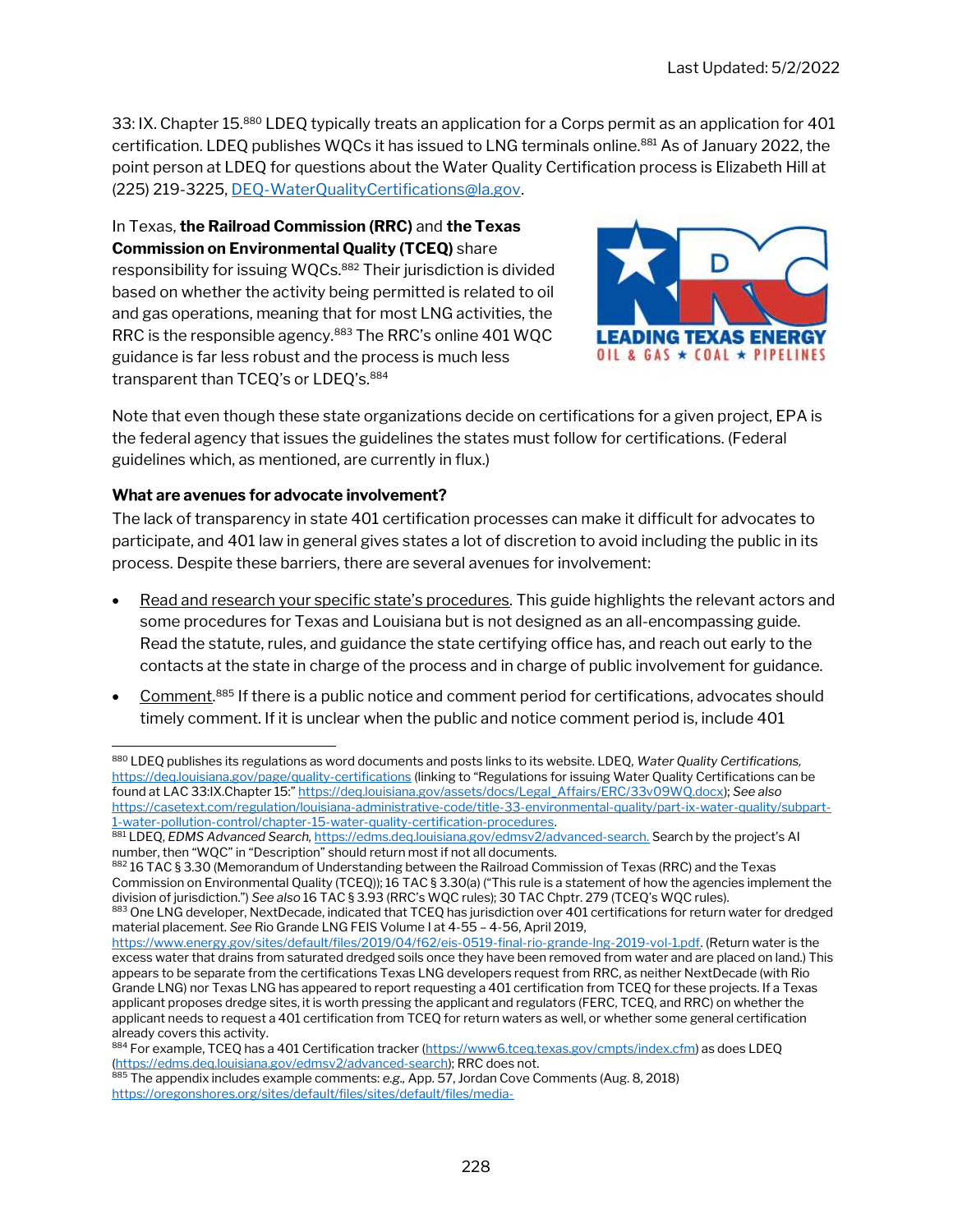comments during the comment period for each federal permit or license that is sought. These comments can be drafted as a separate section of the comments on the federal permit.

- Request and participate in any hearing. The 401 certification procedures for many states do not require that a hearing be held but make it discretionary. For a hearing request to be successful, it is important to mobilize a lot of public and private support for one and to request one during the comment period for the federal license and any comment period that has been specifically set for the certification.
- Appeal administratively, if able. Some state agencies allow only the applicant to appeal a denied or conditioned certification (e.g., Texas). That may not be the case in all states and it may be a necessary step before litigating in a federal court. Review the process in your state early to avoid surprises.
- Litigate. Litigating a state agency's decision will require that you follow the state-specific process for appeals. Because of the Natural Gas Act's rules giving appellate jurisdiction of LNG orders to the federal courts, it is likely that appeals of agency action will need to be filed in the relevant federal circuit court, not the state courts.<sup>886</sup>
- Participate in the drafting of EPA's new 401 certification rule. EPA is revising its rules on the responsibilities states have in reviewing certification requests. The first comment period closed in 2021, but comments will be taken on the draft rule once it issues.
- Advocate politically for improved processes. States that do not have transparent 401 procedures may need state-level changes to be pushed. For example, in Texas, the RRC has authority over certifications for LNG projects. Its process is woefully deficient compared to even TCEQ's, despite the fact that LNG projects can have a large impact on water quality and the environment. One important area for advocacy is with the public and political branches to align the best of TCEQ's processes (the steps that provide the most transparency) with that of the RRC's.

Unless a state is opposed to a project, it is not very likely that a challenge to 401 WQCs will absolutely stop a project.<sup>887</sup> An advocate should participate timely in the process, but if resources are very scarce, more value is likely to be found elsewhere.

#### How is this chapter organized?

Section 7.A overviews 401 certifications. Section 7.B describes the requirements of the Clean Water Act itself and the federal rules that are currently in place and identifies resources that advocates can use to learn more about water quality standards. Section 7.C provides information about the state

library/miscellaneous/401\_coalition\_comments\_8.6.18.pdf; App. 58, Cameron LNG comments by Gulf Restoration Network (May 27, 2016) https://edms.deq.louisiana.gov/app/doc/view?doc=10211686 (includes 404 comments as well). 886 See 15 U.S.C. § 717r(b) & (d). To determine which circuit court has jurisdiction, experienced legal counsel should be consulted. For example, the regional circuit court where the facility is proposed would have jurisdiction to review a 401 certification that was issued, conditioned or denied. 15 U.S.C. § 717r(d)(1) (the Fifth Circuit for Louisiana and Texas). But questions of waiver might first be appealed to FERC before going to a circuit court. See e.g., N.Y. State Dep't of Envtl. Conservation v. Fed. Energy Regulatory Comm'n, 991 F.3d 439, 444-46 (2d Cir. 2021). Any adverse order from FERC could then be appealed to *either* the regional circuit court or the D.C. Circuit. 15 U.S.C. § 717r(b). But if FERC's appeal process was not used, it might be argued that the D.C. Circuit is the only court that would have jurisdiction if the certification was waived (through 717r(d)(2), for a state agency's failure to act on a permit required under federal law). This is why it is important to consult with experienced legal counsel for each new set of facts.

<sup>887</sup> States that have blocked projects with their 401 powers include: "Washington denied certification for a proposed coal export terminal in 2017, New York denied certification for a natural gas pipeline in 2018, and Oregon denied certification for a liquified natural gas export facility in 2019." (emphasis added) https://eelp.law.harvard.edu/2021/01/section-401-of-the-cleanwater-act-from-trump-to-biden/. Gulf Coast states, with their heavy support for industry, are likely less sympathetic.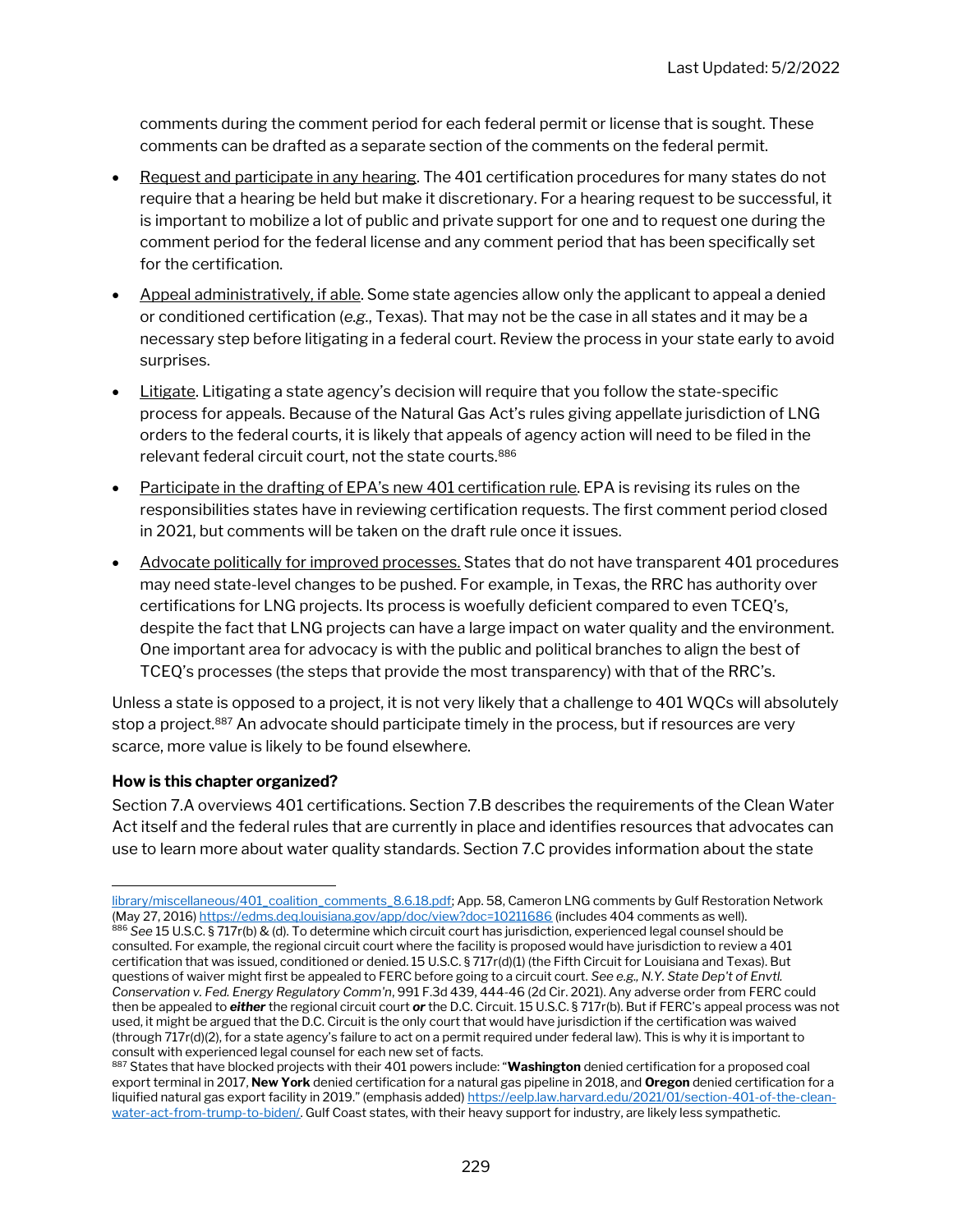certification processes in Texas and Louisiana. Section 7.D discusses issues that will likely be relevant no matter what the scope of new federal regulations and provides links to sample comments.

#### What are the applicant and the state's responsibilities to comply with federal law on Section 401 WQCs?

What an applicant and a state must do to comply with its section 401 responsibilities is shaped by the Clean Water Act, but the details depend on the state and federal regulations in place. As of January 2022, the federal regulations are in flux. Some aspects of certifying agencies' responsibilities are clear, however. For example, the CWA requires that water quality certifications certify that the licensed activity protects water quality and complies with state laws. Section 7.B.1 describes the water quality standards that must be reviewed; Section 7.B.2 addresses some activities that might impact water quality.

#### What are the water quality standards that a state certifies (or waives) compliance with?

Water quality standards include three elements: (1) one or more "designated uses" of a waterway;<sup>888</sup> (2) numeric and narrative "criteria" specifying the water quality conditions, such as maximum amounts of toxic pollutants, maximum temperature levels, and the like, that are necessary to protect the designated uses; $889$  and (3) an **antidegradation** policy that ensures that uses dating to 1975 are protected and high quality waters will be maintained and protected.<sup>890</sup> Compliance with water quality standards requires protection of all three of these components.

Typical **designated uses** include: (1) Protection and propagation of fish, shellfish and wildlife; (2) Recreation; (3) Public drinking water supply; (4) Agricultural, industrial, navigational and other purposes.

Note that LNG terminals and associated dredge and fill activities likely will affect waters used for recreation and aquatic life, more so than for drinking, but each project is different.

Water quality standards are very site-specific, and

can at first glance seem difficult to navigate. However, that should not dissuade advocates from diving in or commenting. To help the public and state agencies navigate this technical topic, EPA created the Water Quality Standards Academy: a series of online course and occasional webinars designed to teach the basics of water quality standards: https://www.epa.gov/wqs-tech/waterquality-standards-academy. EPA also publishes a more formal handbook of water quality standards guidance that explains water quality standards: https://www.epa.gov/wqs-tech/water-qualitystandards-handbook. Advocates should review these materials before contemplating a certification

<sup>888</sup> The water quality standards regulation requires states, territories and authorized tribes to specify goals and expectations for how each water body is used ("designated uses"). Typical designated uses include: (1) Protection and propagation of fish, shellfish and wildlife; (2) Recreation; (3) Public drinking water supply; (4) Agricultural, industrial, navigational and other purposes. See EPA, What are Water Quality Standards?, https://www.epa.gov/standards-water-body-health/what-are-waterquality-standards (last visited Mar. 31, 2022).

<sup>889</sup> States, territories and authorized tribes adopt water quality criteria to protect the designated uses of a water body. Water quality criteria can be numeric (e.g., the maximum pollutant concentration levels permitted in a water body) or narrative (e.g., a criterion that describes the desired conditions of a water body being "free from" certain negative conditions). States, territories and authorized tribes typically adopt both numeric and narrative criteria.

<sup>890</sup> See 33 U.S.C. §§ 1313(c)(2), 1313(d)(4)(B); 40 C.F.R. Part 131, Subpart B.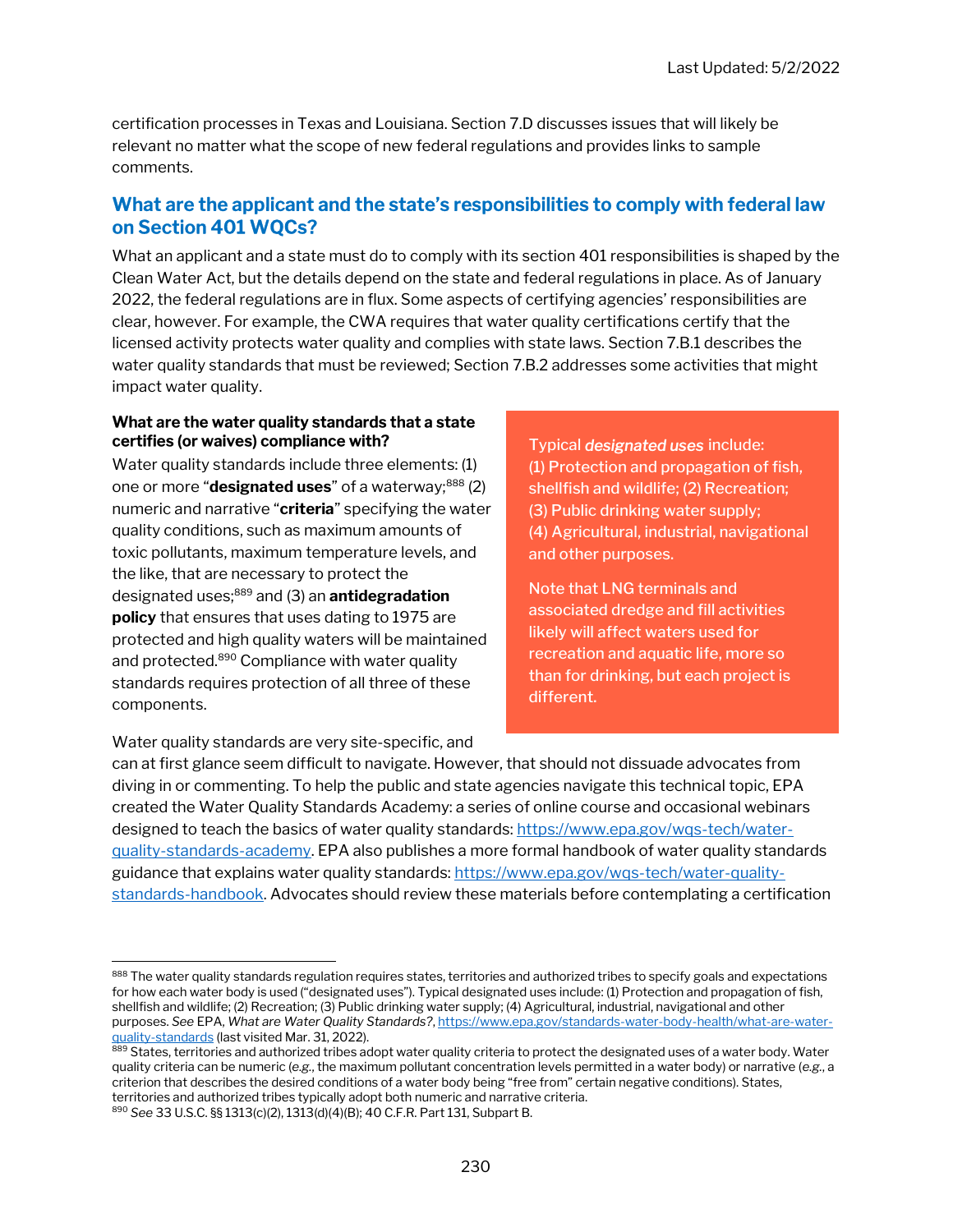challenge; because EPA already provides these and other training materials, this guide does not include an in-depth explanation of the water quality standards that a state must certify will be met.

In addition to the Water Quality Standards Academy, EPA has compiled lists online of the standards that it has approved for all states. $891$  Many waterbodies have explicit standards set for them; advocates should be able to find this information by searching the state's lists for specific water bodies or conducting a web search.<sup>892</sup> Water quality standards are set for parameters like dissolved oxygen, temperature, pH, turbidity, toxics, and pathogens, and often have different acceptable values for acute and chronic levels. Numeric criteria for a parameter might be measured in micrograms per liter; narrative criteria are more descriptive and tend to be used when numeric criteria are insufficient, e.g., requiring surface waters to be free from floating oils, discoloration, and odor.<sup>893</sup>

Although commentors do not need to be experts on water quality to raise valid concerns about how an LNG project's construction and operation could affect water quality, it can be helpful to consult with a local water quality expert. That expert should be familiar with the water quality standards in the area (uses and criteria), or at a minimum be familiar with the state's standards where the project is located.

#### How might water quality be affected by the project?

There are many parts of an LNG project that might affect water quality. For example, discharges of pollutants or soil could occur during construction of the terminal, pipelines, and temporary construction roads or piles. Runoff from built structures may enter wetlands or point-source discharges may enter waterways. Discharges and runoff often increase how turbid (cloudy) the water is and how many toxics and pathogens are in the water. High turbidity can also cause dissolved oxygen levels to decrease as the suspended solids block light to underwater vegetation, which photosynthesize less and release less oxygen into the water. All of these factors can make it more difficult for fish and shrimp to survive—these creatures need clear, non-toxic water with sufficient oxygen levels to live!<sup>894</sup> And if the waterways being affected by these discharges have a designated use of protection and propagation of fish and shellfish, then these impacts are even more relevant for the state to review. These are the sorts of concerns that commentors can and should raise—even without seeking an expert's help.

A state should also consider the potential water quality impacts of the proposed project as a whole in its 401 certification analysis, not just the significant effects of a discharge itself.<sup>895</sup> For example, if a terminal's operation will degrade the ability of surrounding waters to serve as fish and shrimp habitat because of the increased dredging and ballast water discharge, that might be considered in a section 401 review as it impacts the use of the waterway. The dredging activities at an LNG terminal will

<sup>891</sup> EPA, State-Specific Water Quality Standards Effective under the Clean Water Act (CWA), https://www.epa.gov/wqstech/state-specific-water-quality-standards-effective-under-clean-water-act-cwa (last visited Mar. 31, 2022). 892 For example, standards have been set for the waters near the Rio Grande LNG and Texas LNG sites. See 2018 Texas Surface Water Quality Standards (Updated Mar. 18, 2021)(Lower Laguna Madre and Brownsville Ship Channel), 97, https://www.epa.gov/sites/default/files/2020-01/documents/txwqs-2018.pdf.

<sup>893</sup> EPA, Key Concepts Module 3: Criteria, https://www.epa.gov/wqs-tech/key-concepts-module-3-criteria (providing examples of numeric and narrative criteria).

<sup>894</sup> Interstate Commission on the Potomac River Basin, Water Ways: Stream Ecology and Monitoring: High School Version, Aug. 2017, https://www.potomacriver.org/wp-content/uploads/2017/09/WaterWays-ChemistryInfoCardsHS.pdf. 895 PUD No. 1 of Jefferson County v. Washington Department of Ecology, 511 U.S. 700, 712 (1994); 40 C.F.R. § 121.2(a)(3) (requiring the state to find "a reasonable assurance that the *activity* will be conducted in a manner which will not violate applicable water quality standards") (emphasis added).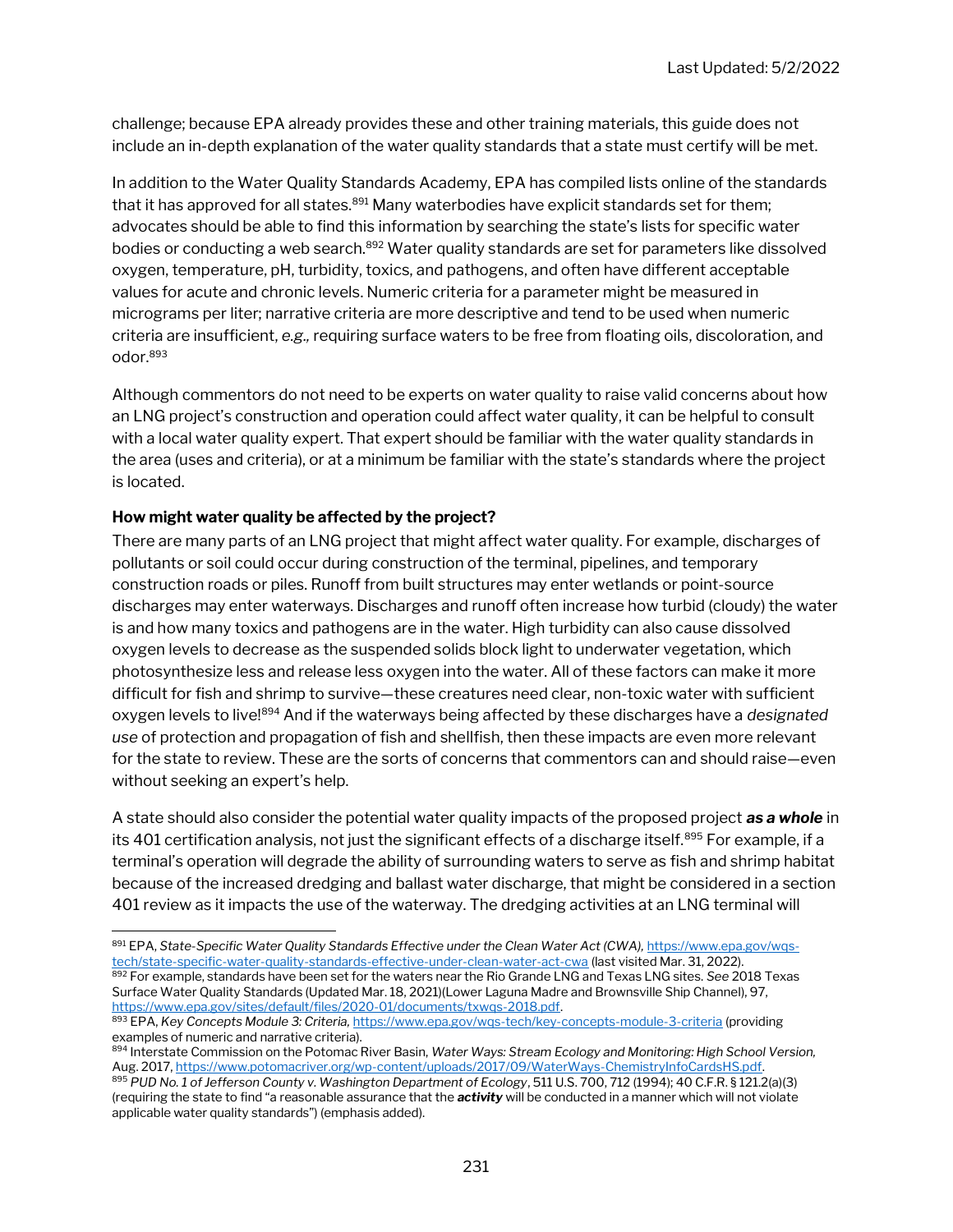likely affect dissolved oxygen and turbidity when underwater soils are disturbed. Especially if the channel has a history of heavy industrial use, toxins may be dislodged from the soil when dredging takes place.

#### What federal regulations are in place interpreting Section 401 and its requirements?

On-going revision of the regulations means that this is a complicated question—an advocate will need to check the Administration's current position, which is typically updated on EPA's website about 401 certifications: https://www.epa.gov/cwa-401/overview-cwa-section-401-certification. The current regulations in place were drafted in 1971; new regulations are expected in 2023.<sup>896</sup>

It's generally agreed that the 1971 rules grant the states significant leeway in issuing, conditioning, denying, or waiving certifications. The 1971 rule is codified at 40 C.F.R. Part 121 and sets out: (i) the minimum procedural content of a certification to facilitate EPA's administrative processes; (ii) the procedures for determining the effects of a license upon other, non-certifying states; (iii) the procedures the EPA Administrator employs to certify an application for a project under exclusive federal jurisdiction; and (iv) the procedures for EPA consultations on obtaining a license or permit. The 1971 rules can be found here: https://www.govinfo.gov/content/pkg/CFR-2010-title40 vol21/pdf/CFR-2010-title40-vol21-part121.pdf (because of the recent changes, normal public sources of the rules may still reference the now-defunct 2020 rules). EPA's Q&A guidance on this interim set of rules (as of December 2021) is found here:

https://www.epa.gov/system/files/documents/2021-12/questions-and-answers-document-on-the-2020-cwa-section-401-certification-rule-vacatur-12-17-21-508.pdf.

The 1971 rules define "license[s] or permit[s]" that require certifications to be "any license or permit granted by an agency of the Federal Government to conduct any activity which may result in any discharge into the navigable waters of the United States."<sup>897</sup> It leaves the contents of the application and the contents of the certification largely up to the discretion of the states and federal permitting agencies.<sup>898</sup> The 1971 rules do not require that the certifying agency look at the underlying application for the federal permit—as long as it can state that there is "a reasonable assurance that the activity will be conducted in a manner which will not violate applicable water quality standards," it may rely on "other information" furnished by the applicant.<sup>899</sup> The takeaway from this is that until the new rules are implemented, each state and federal agencies' regulations will dictate what the certification process requires.

Note that other federal agencies, like FERC and the Corps, have their own rules about compliance with section 401.900 Rules that agencies other than EPA make about section 401 will **not** receive deference from a reviewing court, because EPA is charged with administrating the Clean Water

<sup>896</sup> Thomas E. Santoro, et al., EPA Asks Court to Leave Controversial Clean Water Act Section 401 Rule in Place Until New Rule Expected in Spring 2023, Arnold & Porter, Jul. 8, 2021, https://www.arnoldporter.com/en/perspectives/blogs/environmentaledge/2021/07/epa-asks-court-to-leave-controversial-cwa-rule.

<sup>897 40</sup> C.F.R. § 121.1(a) https://www.govinfo.gov/content/pkg/CFR-2010-title40-vol21/pdf/CFR-2010-title40-vol21-part121.pdf. 898 40 C.F.R. § 121.2 (certification) § 121.3 (application), https://www.govinfo.gov/content/pkg/CFR-2010-title40vol21/pdf/CFR-2010-title40-vol21-part121.pdf.

<sup>899 40</sup> C.F.R. § 121.2(a)(2) & (3), https://www.govinfo.gov/content/pkg/CFR-2010-title40-vol21/pdf/CFR-2010-title40-vol21part121.pdf.

 $^{900}$  See e.g., 18 C.F.R. § 157.22(b) (defining the reasonable request period for 401 certifications for FERC licenses to be "one year from the certifying agency's receipt of the request"); 33 C.F.R. § 325.2(b)(1) (Corps procedures for section 401 water quality certifications).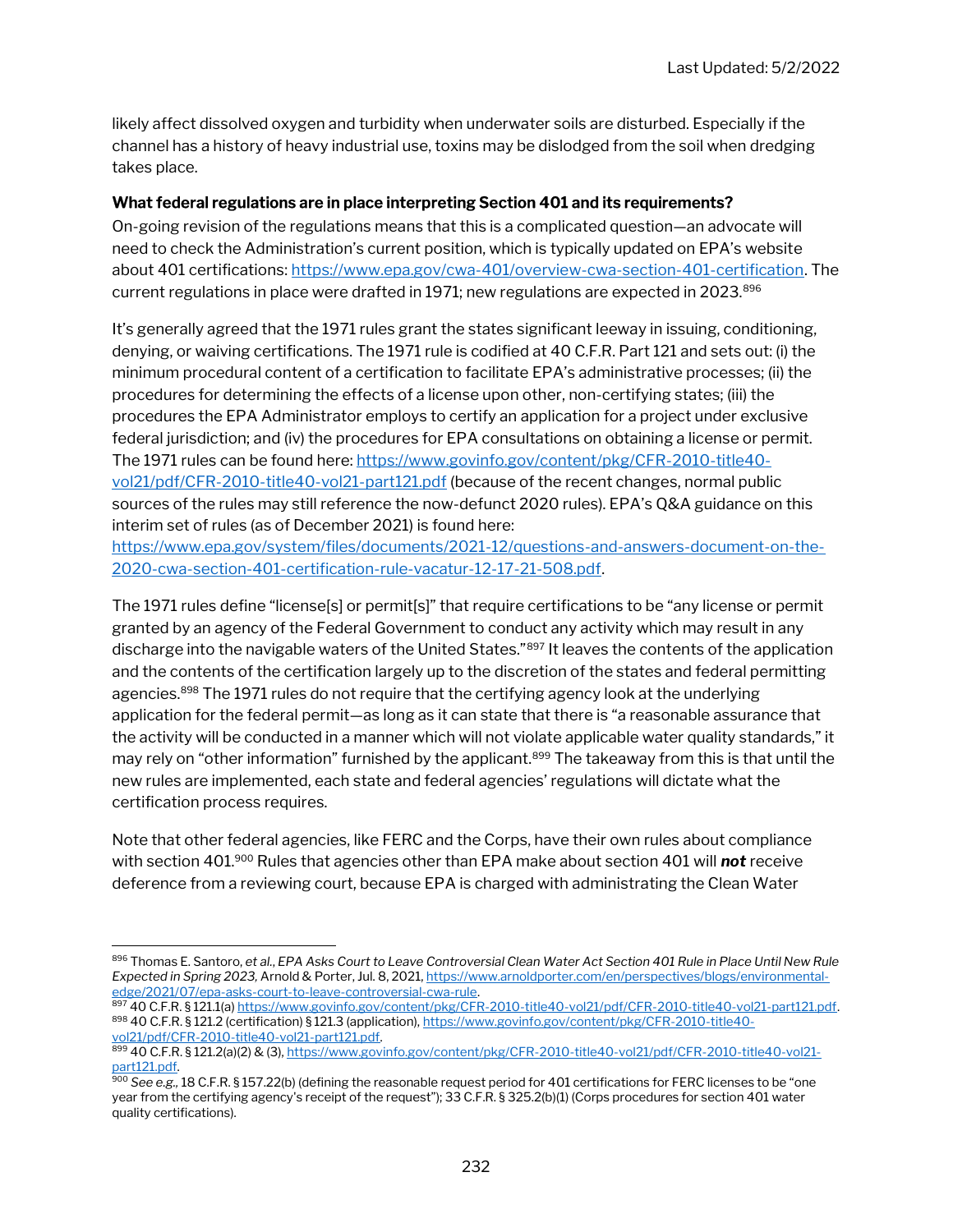Act.<sup>901</sup> In the event of a conflict, EPA's rules will prevail. These other federal rules are helpful in understanding how best to challenge the certification for each federal license. As part of its rulemaking process that will culminate in its own new rules EPA is considering whether it should suggest updates to other federal agencies' 401 rules as well.

#### What federal rules have been in place previously?

For almost 50 years, the 1971 regulations were unchanged. But in 2020, the first update to the certification rules were made ("the 2020 rules"): the Trump Administration overhauled the rules and regulations implementing Section 401 to curtail state authority to condition its certification orders. This "Certification Rule" went into effect on September 11, 2020. These rules were challenged in the United States District Court for the Northern District of California and vacated on October 21, 2021.<sup>902</sup>

This decision was in part due to the fact that earlier in the year, the Biden EPA stated that it planned to revise the 2020 regulations and requested that the court remand the rule, citing a number of concerns about its legitimacy.<sup>903</sup> EPA indicated that it does not intend to return to the prior regulations, but that it instead will issue new regulations.<sup>904</sup> (As mentioned previously, the scope of those new regulations will likely continue to be unclear until at least 2022, when a draft proposal is published for comment.)

#### What should I know about the now-defunct 2020 rules?

The 2020 rule solidified the one-year deadline to certify or reject projects and restricted what a state could consider when judging whether to certify: namely only water quality effects from specific discharges, not issues like climate change impacts or water quantity.<sup>905</sup> The 2020 rule also restricted the conditions that states and tribes may impose, limiting them to point source discharges into waters of the United States and no longer allowing conditions related to nonpoint source discharges or discharges into nonfederal waters.<sup>906</sup>

The 2020 rule contained other limitations on state power—but the main takeaway for advocates is how the anticipated 2023 rule is a reaction away from the 2020 version. Comparing the 2020 incarnation with EPA's new proposal can be helpful in predicting the scope of the 2023 version, as Section 7.B.6 summarizes.

906 Kalicki, supra.

<sup>901</sup> See e.g., NY State Dept. of Environmental Conserv. v. FERC, 884 F.3d 450, 455 (2nd Cir. 2018) ("We review FERC's interpretation of the Clean Water Act, a statute that it does not administer, de novo."

 $902$  In re Clean Water Act Rulemaking, No. C 20-04636 WHA (consolidated) (Order re motion for remand without vacatur) (N.D. Cal. Nov. 11, 2021) https://coastalreview.org/wp-content/uploads/2021/11/401-decision.pdf.

<sup>903</sup> Thomas E Santoro, et al., EPA Asks Court to Leave Controversial Clean Water Act Section 401 Rule in Place Until New Rule Expected in Spring 2023," Arnold & Porter, July 8, 2021, https://www.arnoldporter.com/en/perspectives/blogs/environmentaledge/2021/07/epa-asks-court-to-leave-controversial-cwa-rule.

<sup>904</sup> Supra.

<sup>&</sup>lt;sup>905</sup> Brad Plumer, E.P.A. to Modify Trump-Era Limits on States' Ability to Oppose Energy Projects, New York Times, May 27, 2021, https://www.nytimes.com/2021/05/27/climate/epa-clean-water-act.html; see also Peter Kalicki, Section 401 of the Clean Water Act from Trump to Biden, Harvard Environmental & Energy Law Program, Jan. 25, 2021, https://eelp.law.harvard.edu/2021/01/section-401-of-the-clean-water-act-from-trump-to-biden/.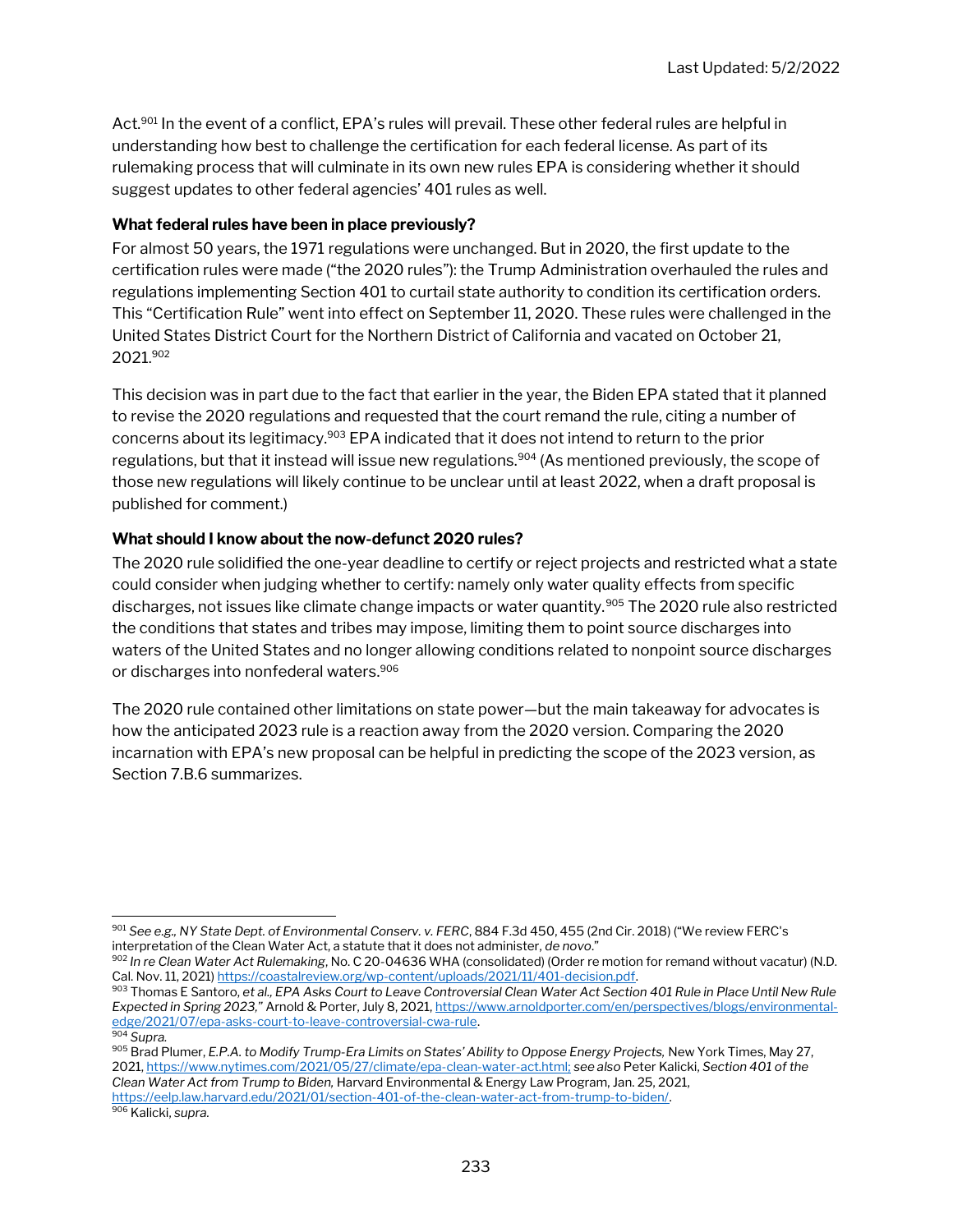#### What might the 2023 rules look like?

As of December 2021, the best clues about the new rule come from EPA's notice of intent to review the rules. In that notice, EPA highlighted several key issues it wants to explore, including:<sup>907</sup>

- Efficacy of pre-filing meetings that the 2020 rule required and whether those should be made a permanent feature of the rules;
- The 2020 definition of a "certification request," which may be too limiting on state and tribal ability to get information they may need before the CWA Section 401 review process begins;
- The definition of a "reasonable period of time" for state action. EPA has expressed concern that the 2020 rule does not allow state and tribal authorities a sufficient role in setting the timeline for reviewing certification requests and limits the factors that federal agencies may use to determine the reasonable period of time. EPA also has indicated it is considering whether other stakeholders besides federal agencies (e.g., advocates commenting on a project) have a role in defining and extending the time period for state action;
- The scope of certification. The 2020 rule limits the scope of certification, which includes both the scope of certification review under CWA Section 401(a) and the scope of certification conditions under CWA Section 401(d), to: "assuring that a **discharge** from a Federally licensed or permitted activity will comply with water quality requirements." 40 C.F.R. § 121.3. (emphasis added). The rule defines "water quality requirements," as the "applicable provisions of [sections] 301, 302, 303, 306, and 307 of the Clean Water Act, and state or tribal regulatory requirements for **point** source discharges into waters of the United States." Id. at 121.1(n) (emphasis added). EPA is concerned that the 2020 rule's narrow scope of certification and conditions may prevent state and tribal authorities from adequately protecting their water quality if they are only allowed to consider discharges;
- The need for federal review of certification actions. The 2020 rule prescribed that all certification actions must include specific information and that **federal** agencies were required to review these actions for compliance. EPA has expressed concern with these requirements, specifically whether it is appropriate for federal agencies to review certifying authority actions for consistency with procedural requirements or any other purpose. EPA appears to be concerned that these requirements would result in a state or tribe's certification or conditions being permanently waived as a result of non-substantive and easily fixed procedural concerns identified by the federal agency;
- Enforcement roles of state and federal agencies, including whether the Clean Water Act citizen suit provision applies to section 401;
- Modifications and "reopeners" of certifications. EPA is concerned that the 2020 rule's prohibition of modifications may limit the flexibility of certifications and permits to adapt to changing circumstances;
- Neighboring jurisdictions process (Section  $401(a)(2)$ ); including whether additional guidance is needed for agencies to implement this section of the statute, which allows neighboring states to

<sup>907</sup> EPA, Reconsideration of 401 Rule Notice, 86 Fed. Reg. 29,541, 29,543-44 (June 2, 2021), https://www.federalregister.gov/documents/2021/06/02/2021-11513/notice-of-intention-to-reconsider-and-revise-theclean-water-act-section-401-certification-rule.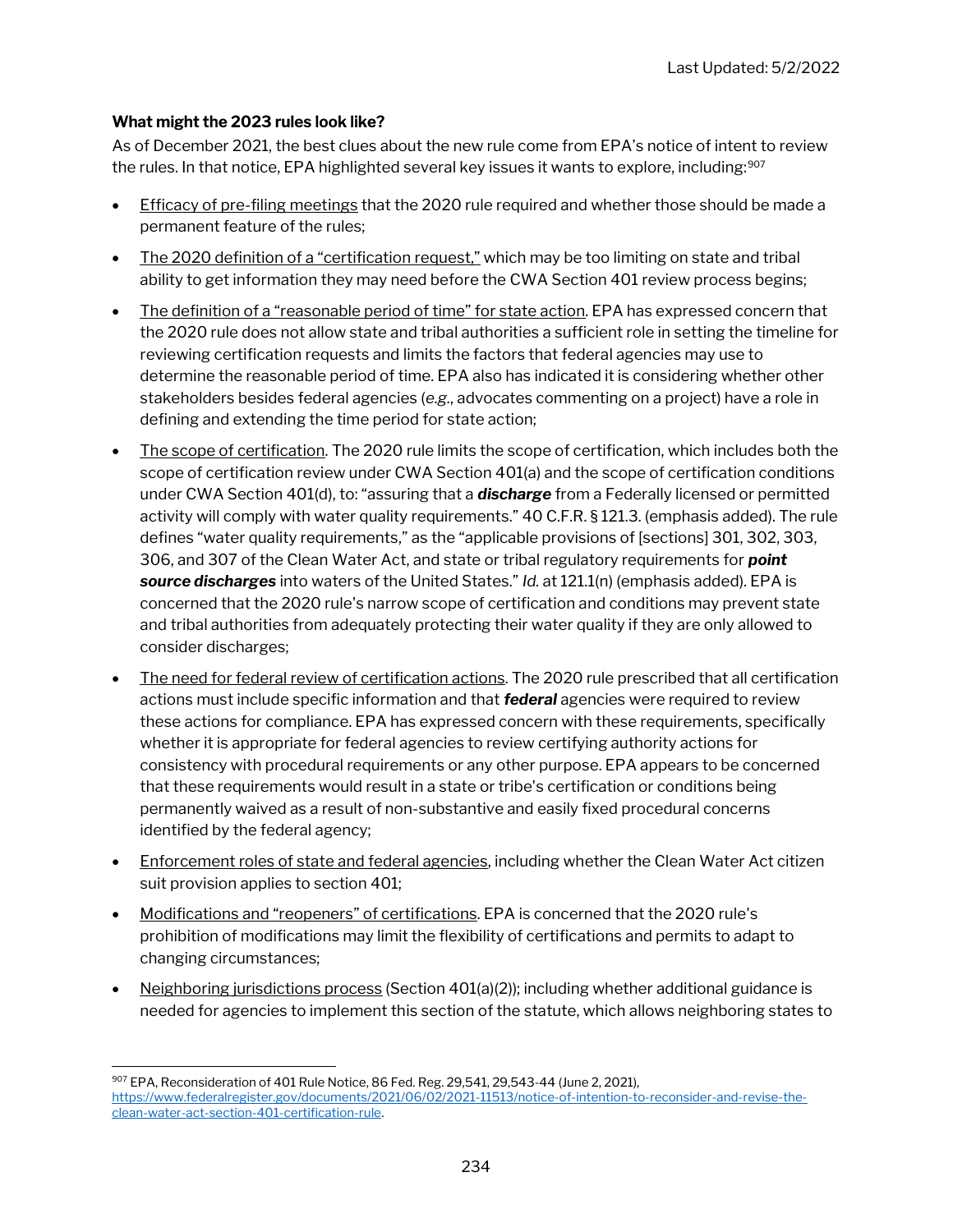get conditions placed on a federal permit or license that would violate the water quality of those neighboring states; and

• Whether other agencies need to update their 401 regulations: Whether concomitant regulatory changes should be proposed and finalized simultaneously by relevant federal agencies (e.g., the Army Corps of Engineers, Federal Energy Regulatory Commission) so that implementation of revised water certification provisions would be more effectively coordinated and would avoid circumstances where regulations could be interpreted as inconsistent with one another.

#### What happens if the state fails to act within a one-year period or otherwise waives its rights?

One of the disadvantages of a 401 certification challenge is that states are not compelled to weigh in on whether a project will impact state water quality—states may simply decline to act on a certification request ("waiving" its rights) and then an applicant can proceed with its project without obtaining a certification. However, there are nuances about waivers that may still give advocates grounds to challenge under 401, as discussed below.

Waiver can be express or by the passage of time. For example, a state that has not acted on a certification request "within a reasonable period of time (which shall not exceed one year) after receipt of such request"<sup>908</sup> will be deemed to have waived its right to certify. Exactly when this time period begins (e.g., what qualifies as "receipt" or "request") has been heavily litigated and is subject to different interpretations by courts—some construe it strictly, even if the initial request is incomplete, and others suggest that an applicant could withdraw and resubmit an application to increase the oneyear period.<sup>909</sup> EPA may weigh in on this question when it releases its new rules in 2023.

Waiver and the one-year clock—at least for certification of the FERC license—cannot happen without the applicant's active request for a certification for the activities covered by the particular federal **license**. FERC addressed this issue in the Jordan Cove LNG challenge. The applicant only applied for a 401 certification from ODEQ (the state agency) in support of the federal section 404 and section 10 permits from the Corps, which only concerned dredge and fill activities related to the terminal. The applicant never specifically applied for a 401 certification for its FERC license. FERC found that the state agency "could not have waived its authority to issue certification for a request it never received"—in other words, for the FERC license at least, the one-year clock for state action had not begun.<sup>910</sup>

In addition, states that waive 401 certification authority may create problems for the Corps permitting process. Some Corps districts rely on the 401 certification to show that its permits will comply with state water quality standards (under 33 C.F.R. § 320.4(d)), and do not conduct any substantive review of their own. If the Corps does this when a state has **waived** its rights, the Corps permits may be vulnerable to challenge. For more information, see Chapter 6, Section B.9 "Will there be a violation of State Water Quality Standards?"

<sup>908</sup> 33 U.S.C. § 1341(a)(1).

<sup>909</sup> Beveridge & Diamond PC., New Interpretation of Shot Clock Rules? Fourth Circuit Weighs In On Clean Water Act's One Year Deadline for State Water Quality Certifications Under Section 401 (July 13, 2021),

https://www.jdsupra.com/legalnews/new-interpretation-of-shot-clock-rules-4695641/ (explaining the different conclusions the Second and Fourth Circuits have on what this time period is, and whether it can be extended by the applicant resubmitting an application).

<sup>910</sup> Jordan Cove Order Denying Petition for Declaratory Order, 174 FERC ¶ 61,057 at ¶ 35 (Jan. 19, 2021) https://www.ferc.gov/sites/default/files/2021-01/C-16-CP17-494-003.pdf.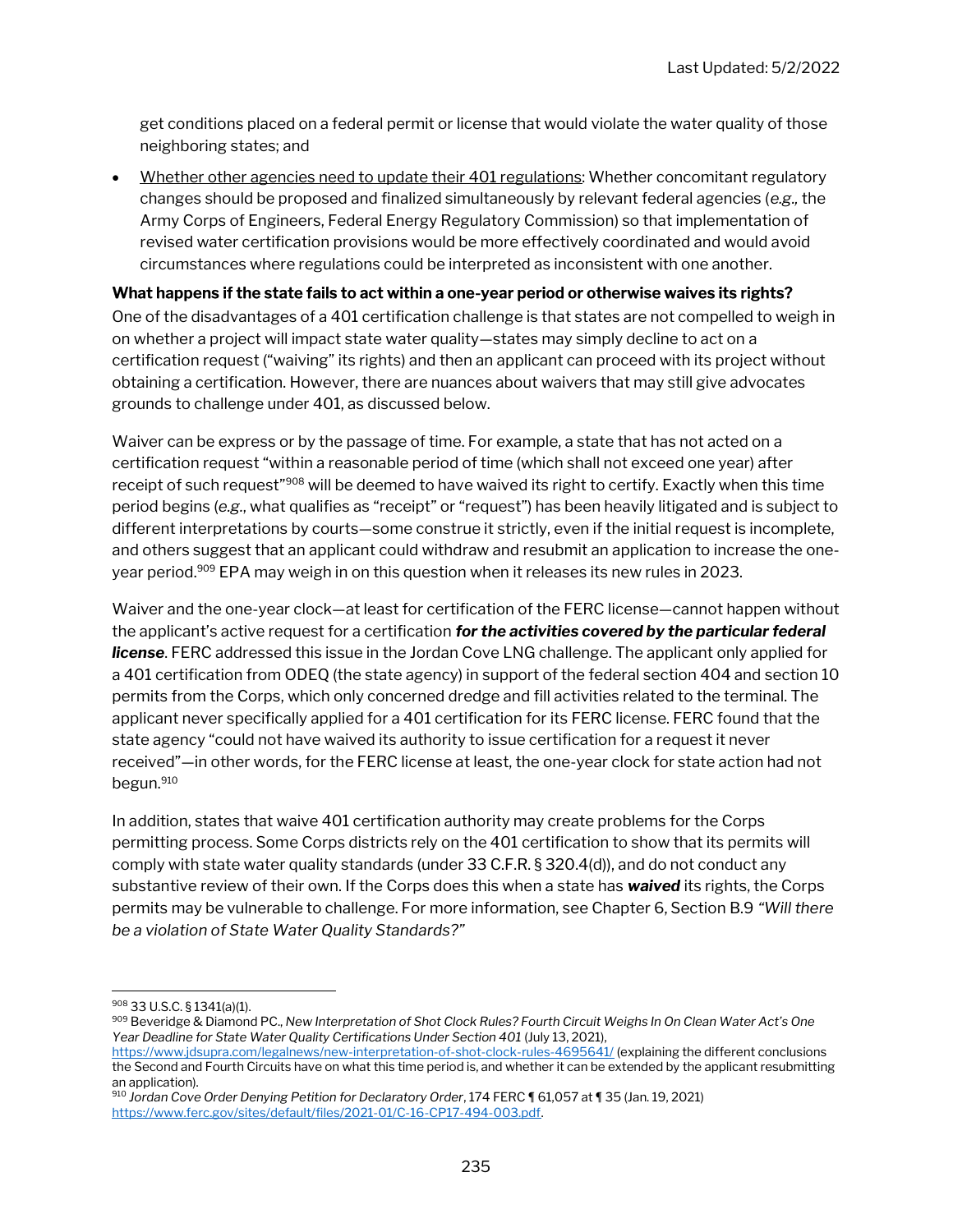Because waiver is a particularly nuanced aspect of section 401 challenges, advocates working on projects in states where waiver might be an issue should consult with experienced counsel to determine the best strategies for these challenges. If you decide it is best for a state to affirmatively act on a certification request, it can be helpful to work with the state to determine precisely when the applicant requested certification and then encourage the state to act on the request well before the "reasonable period of time" has elapsed.

#### What are state-specific rules on WQCs for LNG projects in Texas and Louisiana?

In addition to navigating the federal requirements for 401 certifications, the state agencies that certify projects have their own rules they must follow that govern public participation and the application and appeals process. This guide highlights some high-level points to consider when working with Louisiana and Texas certifications. An experienced 401 practitioner from the relevant state should be consulted before beginning any 401 challenge. Section 7.C.1 overviews Louisiana's process; section 7.C.2 overviews Texas's process.

#### What is Louisiana's DEQ's process for certification?

Louisiana's 401 WQC rules are found at LAC 33: IX. Chapter 15.<sup>911</sup> In general, LDEQ (which has responsibility for certifications for Corps permits and NPDES permits) is fairly transparent about its 401 process,<sup>912</sup> but as a state heavily invested in oil and gas Louisiana's agencies should not be expected to be as sympathetic to environmental concerns as a state like Oregon.

In addition to reading Louisiana's official rules on water quality certification cited above, advocates are encouraged to review the National Renewable Energy Laboratory's summary of Louisiana's certification process, which can be found here: https://openei.org/wiki/RAPID/Roadmap/14-LA-d (updated in 2020).

Some takeaways from Louisiana's 401 WQC rules are that:

- Applications. Applicants may submit a duplicate of the proposed federal permit application in lieu of a separate application for state certification Id. § 1507. There is no separate 401 online application; in the New Orleans district, the district forwards the applicant's Corps application to LDEQ on behalf of the applicant; LDEQ treats this application as a request for 401 certification.
- Procedural review of Application. An application is deemed complete if the administrative authority (LDEQ) does not indicate otherwise by a written response to the applicant within 30 days. Id. § 1507(C)(1)
- **Substantive Review of Applications.** All applications are reviewed for compliance with State Water Quality Standards, the approved Water Quality Management Plan for the water body affected by the activity, and applicable state water laws, rules, and regulations. Id. § 1507(C)(3).
- Public Notice. Within 10 days after the review process is completed by the administrative authority (LDEQ), the applicant will be sent a public notice to publish. The applicant must publish the public notice once in the official journal of the state (the Advocate) and once in at least one or

<sup>911</sup> An online copy of these regulations are available here: https://deq.louisiana.gov/assets/docs/Legal\_Affairs/33v09-201605-Water-Quality.pdf.

 $^{912}$  Its website contains a FAQ and summary page, with links to an online portal of documents. See e.g., https://deq.louisiana.gov/page/quality-certifications; https://deq.louisiana.gov/faq/category/14 (last visited Mar. 31, 2022).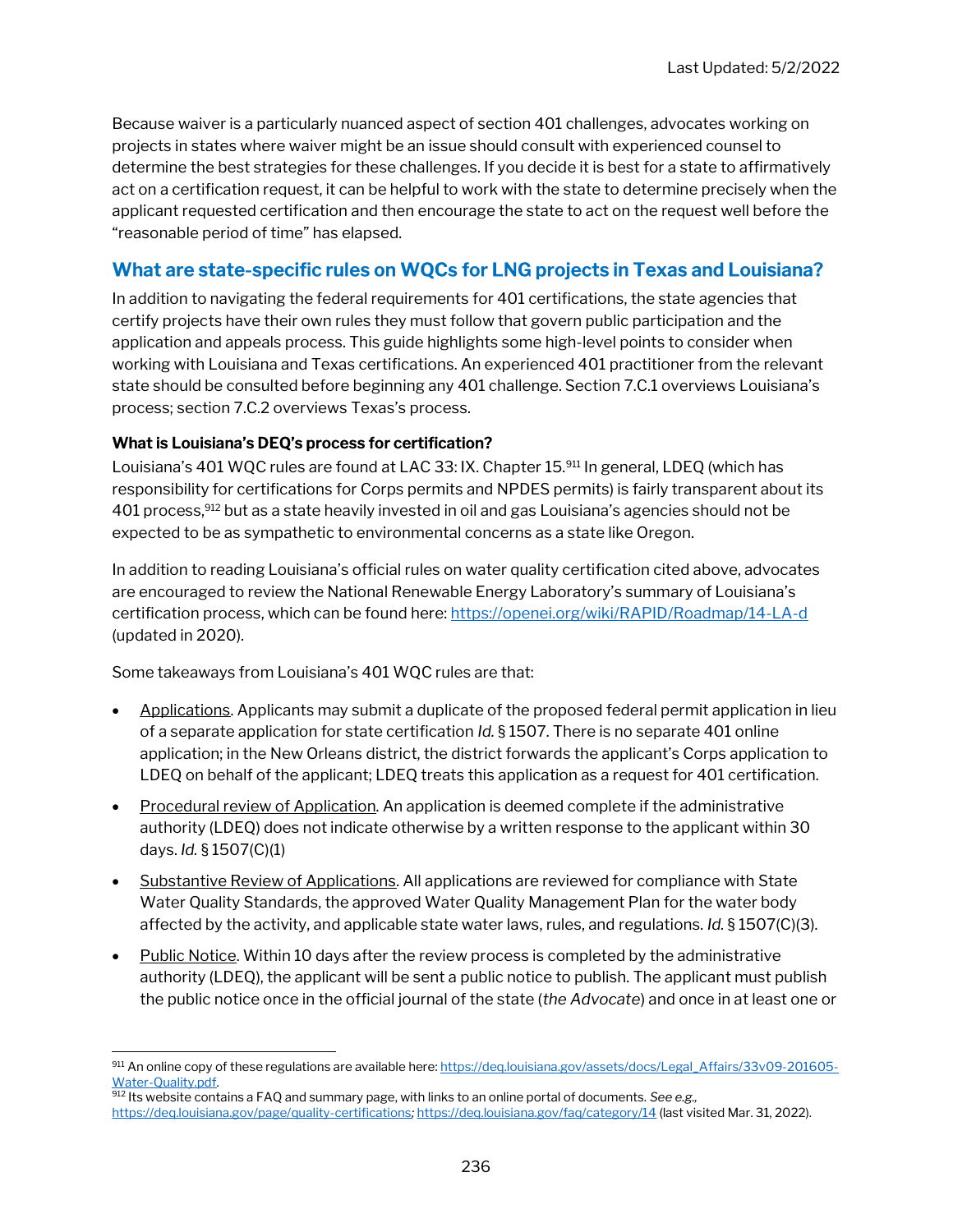more (as directed by LDEQ) local newspapers or journals of general circulation in each parish in which the activity is to be conducted. Id. § 1507(D).

- Comment Period. A period of **only 10 calendar days** after the date of publication is typically allowed for public comment. Id.  $\S 1507(D)(1)(b)$ . A request for public hearing should be made during this time.
- Other Public Notice Requirements. The administrative authority (LDEQ) must send a copy of the public notice to any person who requests one. Id. § 1507(D)(2).
- Public Hearings. Public hearing(s) are appropriate when there is significant public opposition to a proposed certification and the case involves significant economic, social, or environmental issues. LAC 33: IX. § 1507 E(1)(c). They may be held when the original certification is requested or if it is proposed to be modified or revoked. Id.  $\S 1507(E)(1)(a)$ . If a hearing is granted, LDEQ must publish public notice in the Advocate and in a newspaper or journal that circulates in the parish where the activity will take place at least 30 days before the hearing. Id. § 1507(D)(3). Hearings are held before the administrative authority at a location convenient to the nearest population center affected by the proposed certification, unless the administrative authority specifically designates some other location. Id. § 1507(E)(3)&(4).
- Post-Hearing Comment Period. Following any hearing will be a 30-day period for written comments, which will become part of the official record.
- Certification Denial. If the certification is denied, the applicant typically may make a request for a hearing, in writing, to the administrative authority (LDEQ) within 10 days after notification of denial, unless it was decided at a prior hearing that the proposed activity would violate the Clean Water Act, the Louisiana Environmental Quality Act, or any regulations thereof. Id. § 1507(E)(2).
- Overall Timing. The timing from application to certification decision may be as short as 60 days. Id. § 1507(F)(1)
- Memorialization of the Outcome. A grant of certification must be memorialized in a letter of no objection sent to the applicant and to the applicable federal agency. A denial, modification or revocation must also be sent to the applicant and appropriate federal agency. § 1507(F)(3)

Historically, the LDEQ has declined to exercise its waiver authority, instead reviewing certification requests on the merits.<sup>913</sup> LDEQ has a system to track 401 WQC requests and certifications: the Electronic Document Management System (EDMS). EDMS can be accessed through the following link: http://edms.deq.louisiana.gov. The EDMS system is searchable by Agency Interest (AI) number.

An example certification that LDEQ has issued for an LNG project can be found here: https://edms.deq.louisiana.gov/app/doc/view?doc=8826955 (Cameron LNG Rationale for Decision (Water Quality Certification) (May 2, 2013)).

<sup>913</sup> As of 2011, that is. Association of State Wetland Managers, 401 Certification Program Summary, Louisiana, (July 2011), 2, https://www.aswm.org/pdf\_lib/401\_cert/louisiana\_case\_study.pdf.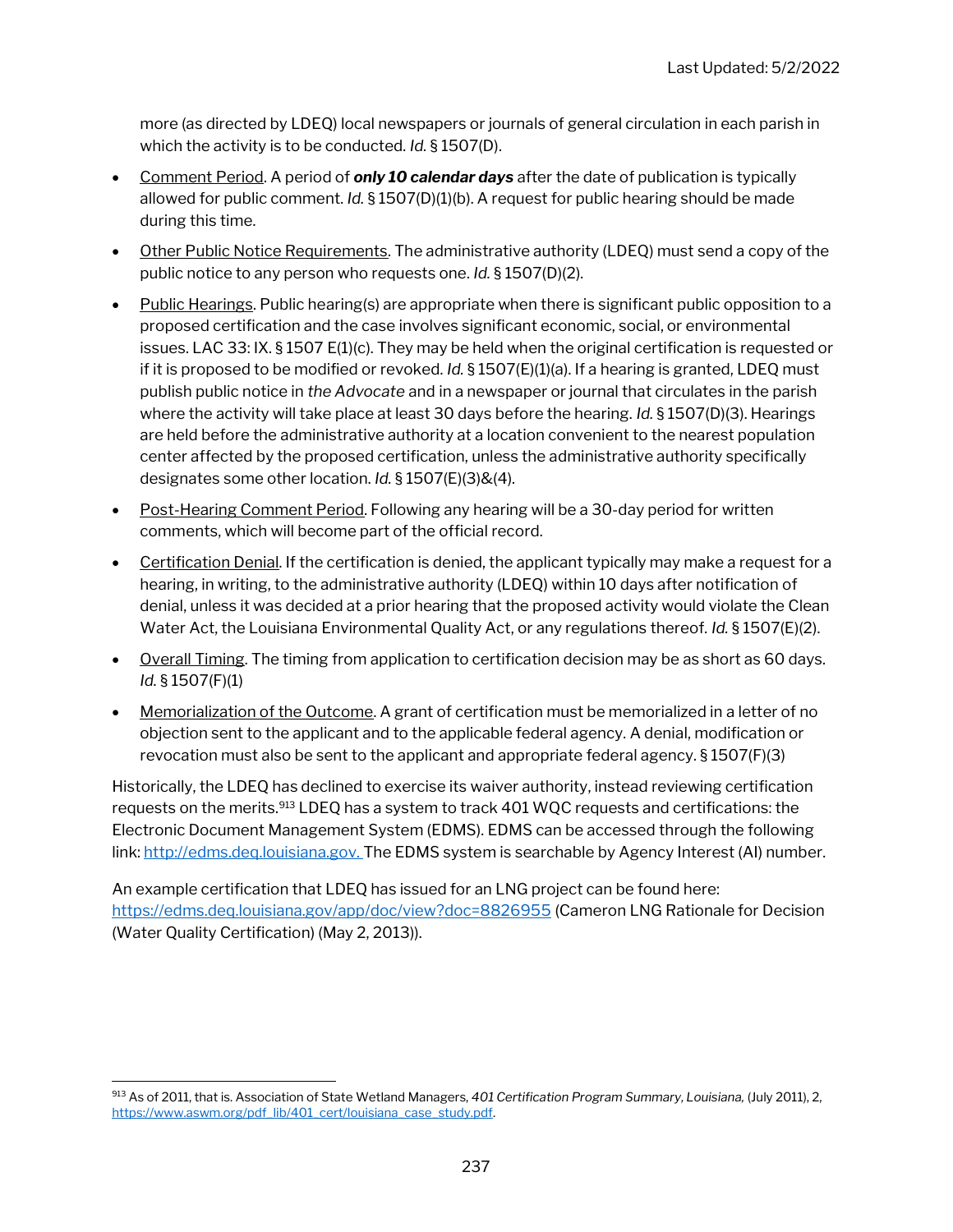#### What is Texas's RRC's process for certifications?

In general, advocates should expect the RRC to be very lenient in issuing certifications; historically Texas has either granted or waived certification.<sup>914</sup> The RRC's rules on 401 certifications for Corps and NPDES permits are codified at 16 TAC § 3.93.915 Its website provides little additional guidance for advocates, beyond the following:<sup>916</sup>

Public Notice. For certifications underlying Corps permits (like section 404 and section 10), the Corps generally provides public notice of the certification process in the same document as the underlying Corps permit (e.g., the 404 permit). But that "public notice" has not been very clear in the past that comments on the 401 certification are being solicited at the same time as the Corps permit.<sup>917</sup> Advocates should just presume that the 401 comment period is identical to the 404 comment period, and submit certification comments at that stage to the RRC, the agency issuing the notice for the federal license (e.g., the Corps or EPA for the NPDES permit), and in the FERC docket, for good measure.

Notice for requests for certifications for other federal permits (like a FERC license) is not expressly contemplated by the RRC's rules at 16 TAC § 3.93. It is

#### LESSONS FROM THE OTHER TEXAS AGENCY CERTIFYING UNDER 401

TCEQ is responsible for reviewing requests for 401 WQCs that don't involve oil and gas project. It is more transparent in its process and review, publishing guidance documents online whereas RRC has published none readily accessible. One point of advocacy could be pushing RRC to become at least as transparent as TCEQ when issuing certifications.

Not everything TCEQ does is ideal, however. For example, TCEQ doesn't necessarily provide notice when it expects to waive its certification rights. That circumvents public participation and should not be copied!

likely that an applicant would be required to provide public notice itself (instead of relying on the agency), which then must be sent to a number of recipients, including:

(A) the owners of land adjacent to the tract upon which the activity is proposed to take place, and where the activity may result in a discharge to a watercourse other than the Gulf of Mexico or a bay, the surface owners of each waterfront tract between the potential discharge point and 1/2 mile downstream of the potential discharge point, excluding owners of those waterfront tracts within the corporate limits of an incorporated city, town, or village;

917 See U.S. Army Corps of Engineers, Rio Grande LNG 404 public notice, Oct. 18, 2018,

<sup>914</sup> As of 2011, that is. Association of State Wetland Managers, 401 Certification Program Summary, Texas, July 2011, 2. https://www.aswm.org/pdf\_lib/401\_cert/texas\_case\_study.pdf (lumping TCEQ and RRC certifications together). 915 An online version of the code can be found here, just notice that it continues onto the next page ("Cont'd"):

https://texreg.sos.state.tx.us/public/readtac\$ext.TacPage?sl=R&app=9&p\_dir=&p\_rloc=&p\_tloc=&p\_ploc=&pg=1&p\_tac=&ti =16&pt=1&ch=3&rl=93.

<sup>916</sup> The National Renewable Energy Laboratory's summary of Texas's RRC's certification process is similarly sparse, https://openei.org/wiki/RAPID/Roadmap/14-TX-d (last visited Mar. 31, 2022).

https://www.swg.usace.army.mil/Portals/26/docs/regulatory/PN%20Oct/PN.201500114.pdf?ver=2018-10-18-164107-543 (mentioning 401 only once in passing that the "Texas Railroad Commission will determine if the project is consistent with the goals and policies of the CMP and will review this application under Section 401 of the CWA to determine if the work would comply with State water quality standards" without providing guidance on where to submit 401 comments or that that the RRC is soliciting comments at all).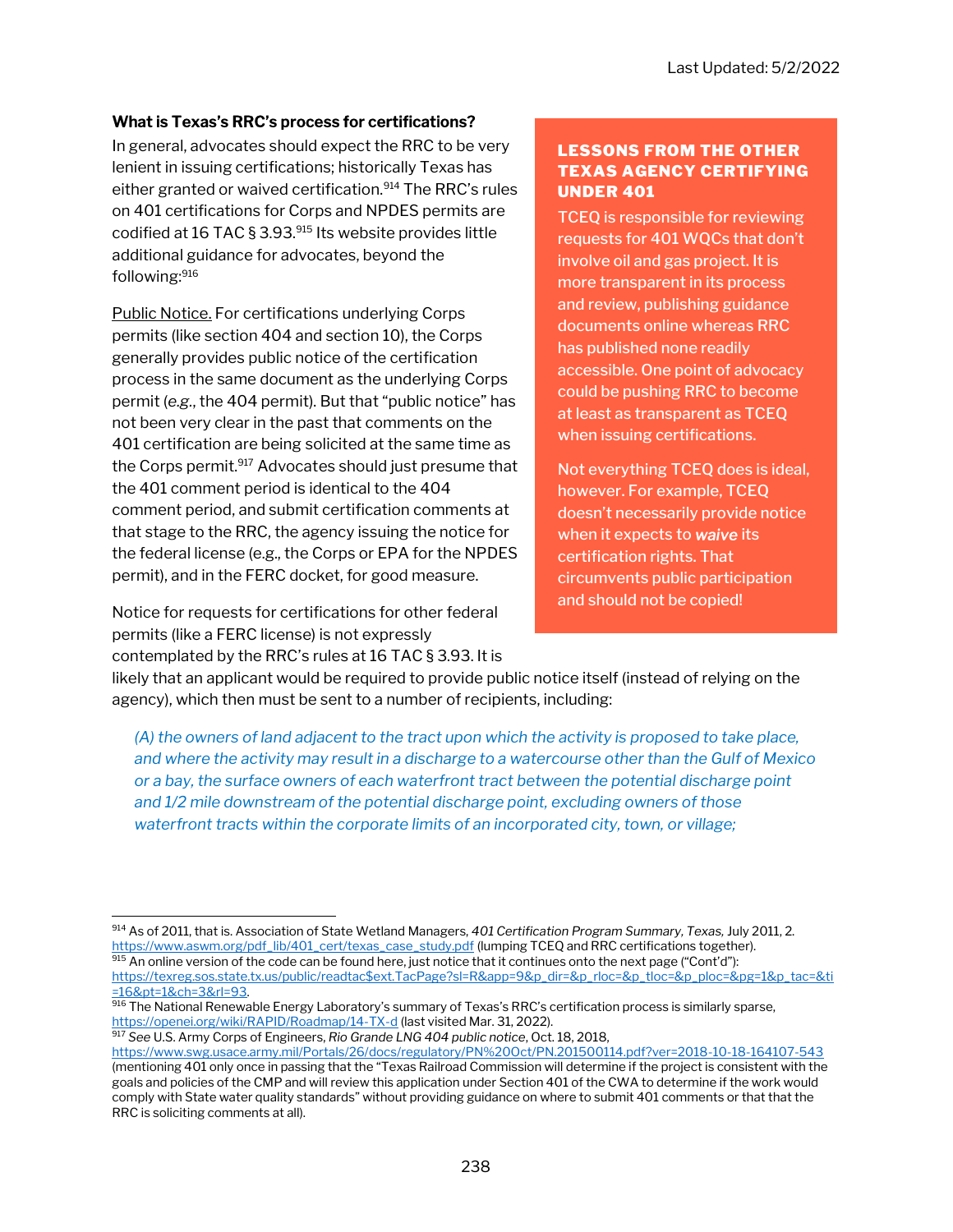#### (B) the mayor and health authorities of any city or town in which the proposed activity will be located or that is within  $1/2$  mile downstream of the potential discharge;  $918$

This is a long list of recipients; it is unclear whether Texas applicants have ever complied with these requirements in the past—advocates challenging projects are encouraged to reach out to these individuals and entities to determine if notice is being properly served.

Comments and Public Meetings. The RRC acknowledges the public's right to submit comments regarding a request for certification, setting the comment period as 30 days after the notice is mailed.<sup>919</sup> Barring other directions on the notice, comments should be submitted to the Assistant Director of Environmental Services, Railroad Commission, 1701 North Congress Avenue, P.O. Box 12967, Austin, Texas 78711-2967.920 The RRC is required to consider all written comments related to the water quality impacts of the proposed activity that are timely submitted.<sup>921</sup> The Commission must also hold a public meeting on the request for certification if the Commission determines that a public meeting is in the public interest.<sup>922</sup> The RRC is directed to consider applicable water quality standards, including the enforceable goals and policies of the Texas Coastal Management Program (CMP), and potentially include monitoring requirements as conditions if it certifies the request.

Outcome of Certification. A final determination on a request for certification of an NPDES or Corps permit typically is issued within 15 days of the close of the public comment period unless the federal agency and RRC find that a longer time is appropriate. If the RRC doesn't act within the time set (15 days or longer, if agreed to) then the RRC will be deemed to have waived certification. The RRC must provide the final notification to any person who requests it,<sup>923</sup> meaning advocates should be able to confirm if a 401 certification has been issued. The final determination should include a statement of basis explaining the RRC's decision (including in cases of waiver).<sup>924</sup> If certification is denied, the operator may request a hearing. In addition, if the certification is granted with conditions, but the operator disagrees with the conditions, the operator can request a hearing. Any request for a hearing must be filed within 15 days after the commission issues its final determination.<sup>925</sup> On its website, RRC states that a protestant cannot request a hearing on a water quality certification, $926$  meaning an advocate's next step would be litigation in federal court.

Note that it can be very difficult to find the RRC's documentation of its certifications; as such, no example of a certification LNG project is included in this guide. Advocates in Texas are encouraged to push the RRC to increase its transparency—the TCEQ has a tracking system for 401 certifications, which the RRC could adopt at a minimum:

https://www.tceq.texas.gov/permitting/401certification/401certification\_tracking.html.

<sup>918</sup> 16 TAC Part 1 § 3.93(d)(2)(A)&(B).

<sup>919</sup> 16 TAC Part 1 § 3.93(d)(3)(D).

<sup>920</sup> 16 TAC Part 1 § 3.93(d)(3)(D).

<sup>921</sup> 16 TAC Part 1 § 3.93(e)(1).

<sup>922</sup> Texas Railroad Commission, State Water Quality Certification, https://www.rrc.texas.gov/oil-and-gas/applications-andpermits/environmental-permit-types/discharges/water-quality/.

 $92316$  TAC Part 1 § 3.93(g)(2).

<sup>924</sup> 16 TAC Part 1 § 3.93(g)(2)(E) and § 3.93(g)(3).

<sup>925</sup> 16 TAC Part 1 § 3.93(g)(5).

 $926$  That language is not in the administrative code. Compare 16 TAC Part 1 § 3.93(g)(5) with RRC, Rule 93 Questions and Answers, https://www.rrc.texas.gov/about-us/faqs/oil-gas-faqs/swr-93-faqs/.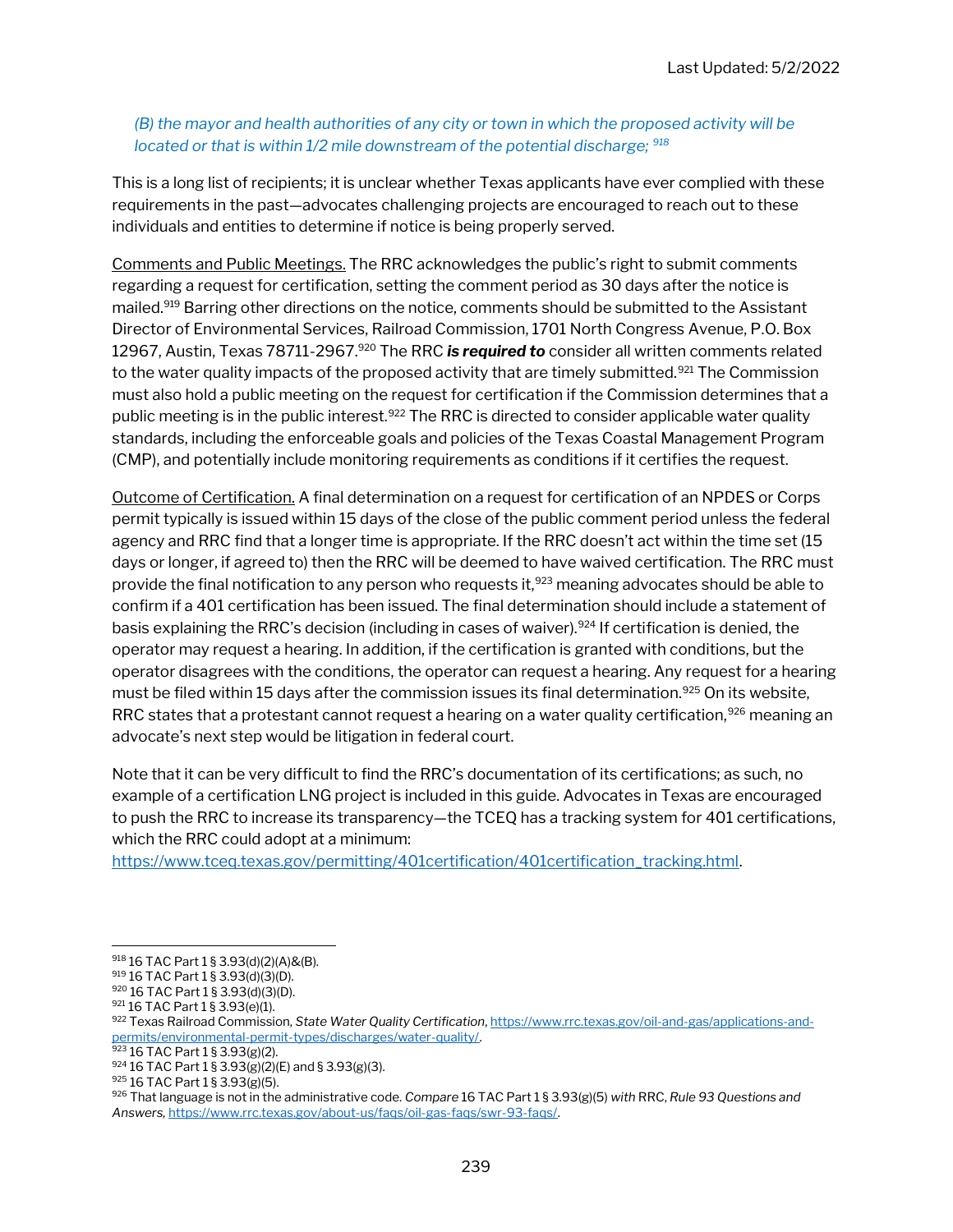#### What are possible issues to raise in a 401 WQC challenge?

The success of a 401 WQC challenge depends largely on which state has jurisdiction because section 401 itself places few requirements on states to actively review a project's impact on water quality—waiver is usually an option.<sup>927</sup>

#### DOES A DOE LICENSE REQUIRE CERTIFICATION?

As of January 2022, there has been little official guidance (either from agencies or from courts) as to whether DOE's license triggers the need for a 401 certification or waiver, and todate there are no known instances of applicants requesting certifications for DOE licenses. However, it may be that certification for the DOE license must be requested, under the following logic:

Clean Water Act § 401 requires an applicant to provide the federal agency licensing a project a water quality certification when the activity "may result in any discharge into [] navigable waters." 33 U.S.C. § 1341(a).

If DOE's license to export gas "may result in any discharge into [] navigable waters," then it too would require a state certification or waiver, even if the activities licensed by DOE overlap with another federal license (much as they are needed for both the Corps and FERC permits). And in fact, DOE does authorize such activities: DOE licenses the export—i.e., transport via vessel—of gas overseas—during which there is potential for routine discharges (e.g., vessel greywater, sewage, bilge water, cooling water, weather deck runoff, ballast water, etc.) or accidents that could potentially discharge gas or other pollutants.

Advocates interested in this should consult with experienced section 401 attorneys to determine if, when, and how this issue should be raised.

In Oregon, the Jordan Cove challengers had success using 401 WQCs to challenge that project in two ways—first, Oregon denied the Section 401 certification that the applicant requested; and second, FERC found that the applicant had failed to apply for other 401 WQCs that would have covered the remainder of the project, and thus the applicant failed to apply for all necessary certifications.<sup>928</sup> However, Oregon is more sympathetic to environmental interests than other states. Meanwhile, the Department of Environmental Quality (LDEQ) in Louisiana and the Railroad Commission (RRC) in Texas exercise this power and may be less sympathetic to environmental concerns.

Regardless, if there are resources to challenge 401 certifications, make the challenge. There are a few common issues that may arise across LNG projects, some of which are summarized below:

<sup>927</sup> Some states' section 401 regulations, like Louisiana's, do not list waiver as an option when the state agency is presented with a certification request. See LAC 33: IX. § 1507(F)(1) ("[a]ll applications for the certification shall be granted or denied within 60 days after the application is deemed complete . . ."). Whether the lack of a waiver option is enforceable is a matter of state law. If a state has waived its rights and you suspect state law might prohibit such an action, consult with an attorney experience with the water quality laws in your state to determine the next best steps.

<sup>928</sup> Alex Schwartz, Procedural error spells serious setback for Jordan Cove, H&N, Jan. 19, 2021, https://www.heraldandnews.com/news/local\_news/procedural-error-spells-serious-setback-for-jordancove/article\_c02f3a86-89ea-5cc2-82b5-3a605c622e83.html.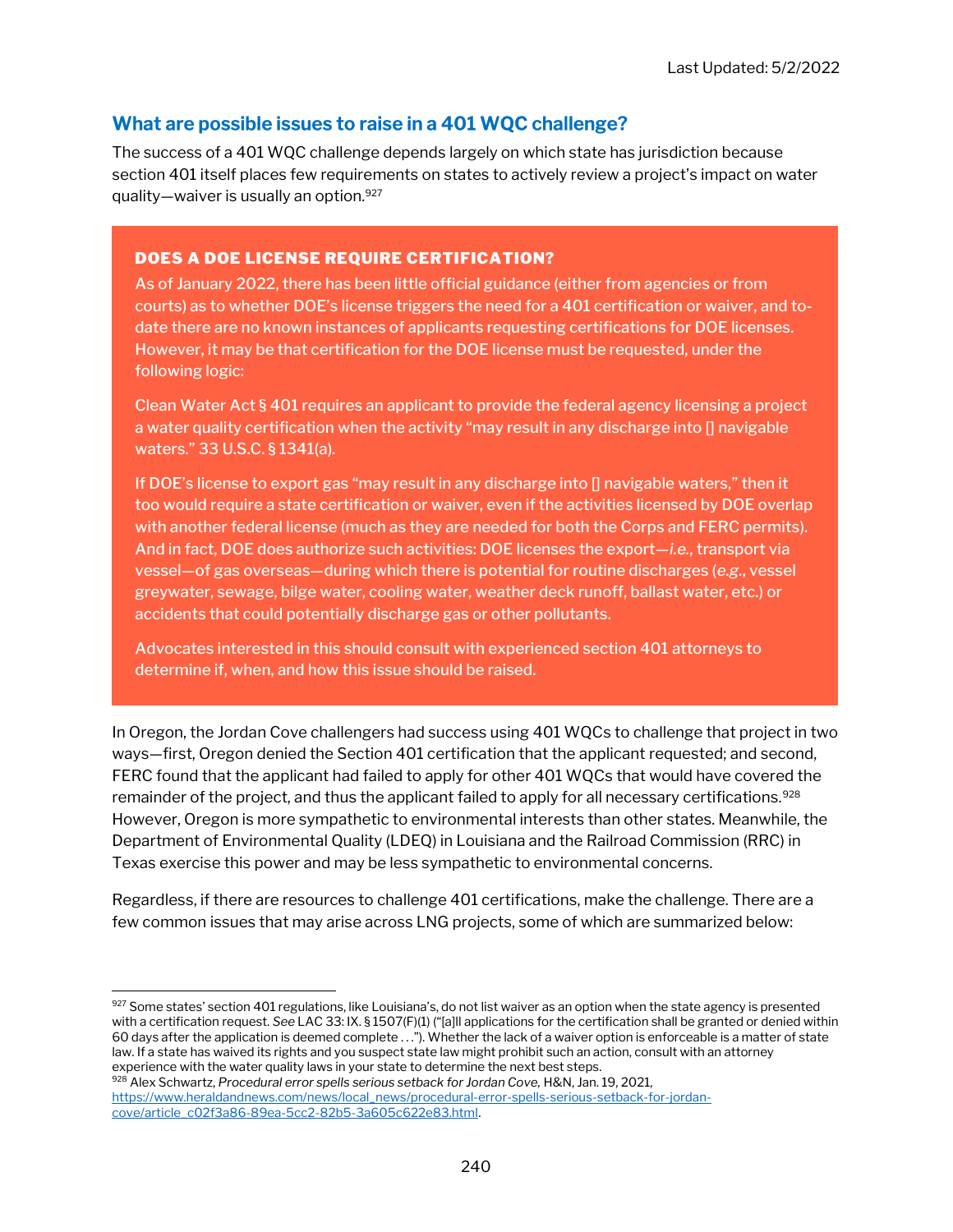#### Has the applicant requested all 401 WQCs necessary?

Check to see if the applicant has requested 401 certifications for all federal licenses required for the project. FERC has held that LNG project applicants are "required to request section 401 water quality certification for **both** the Corps authorization and the Commission authorizations."<sup>929</sup> Yet at least one project has failed to do so—with big consequences. The applicant in Jordan Cove failed to request 401 certifications for all aspects of the project. The applicant only applied for a 401 certification through ODEQ (the state agency) in support of the federal section 404 and section 10 permits from the Corps, which only concerned dredge and fill activities related to the terminal. The applicant never specifically applied for a 401 certification for its FERC license. FERC found that the applicant's failure to do so meant that the applicant had not met its 401 certification requirement.<sup>930</sup> ODEQ had not waived its right to certification simply because it was aware that the applicant was also seeking a FERC license.<sup>931</sup>

Scrutinize the WQCs that have been issued for a project. Do they cover just the activities that the Corps permits? Or do they include the licenses needed for the whole project, e.g., from FERC (and potentially DOE, see text box)? If not, point that out. If they do, is the agency's decision based either on the actual federal application and project analysis (e.g., FERC's EIS documents) or "sufficient information" for the agency to have a "reasonable assurance" that the project will not violate water quality standards? If not, the state's decision may be vulnerable to challenge on the grounds that it is arbitrary and capricious.

#### Is the agency interpreting its 401 responsibilities correctly?

Most state agencies charged with 401 responsibilities act as if it is the state agency's burden to find a likely violation of state law before it can deny a 401 WQCs. However, this flips the burden—it is the applicant who should show that it merits the WQCs. Oregon is one state whose state regulations explicitly place the burden on the applicant, as the advocates challenging the Jordan Cove project's 401 certification explained in their comments.<sup>932</sup>

#### Does the application contain the mandatory minimum information?

Each state and federal agency describes the minimum information that an applicant must include in its application. Review the applicable state and federal regulations on 401 certifications; if anything is missing, point this out (see Section 7.C for Louisiana and Texas regulations). If other information relevant to water quality is missing, raise that as a concern.

#### Is there a "reasonable assurance" that the project with comply with the state's antidegradation implementation policy?

EPA's 1971 regulations require that each certifying agency make a "reasonable assurance" that water quality standards will be meet—keep in mind that this standard may change in the future. But in general, question whether the project will degrade the quality of state waters. If monitoring is not

<sup>929</sup> Jordan Cove Order Denying Petition for Declaratory Order, 174 FERC ¶ 61,057 at ¶ 35 (Jan. 19, 2021), https://www.ferc.gov/sites/default/files/2021-01/C-16-CP17-494-003.pdf (emphasis added).

<sup>930</sup> Jordan Cove Order, supra.

<sup>931</sup> Jordan Cove Order, supra, ¶ 34.

<sup>932</sup> See App. 57 (Jordan Cove comments) at 9 (relying on the 1971 rules and Oregon's regulations) https://oregonshores.org/sites/default/files/sites/default/files/medialibrary/miscellaneous/401\_coalition\_comments\_8.6.18.pdf.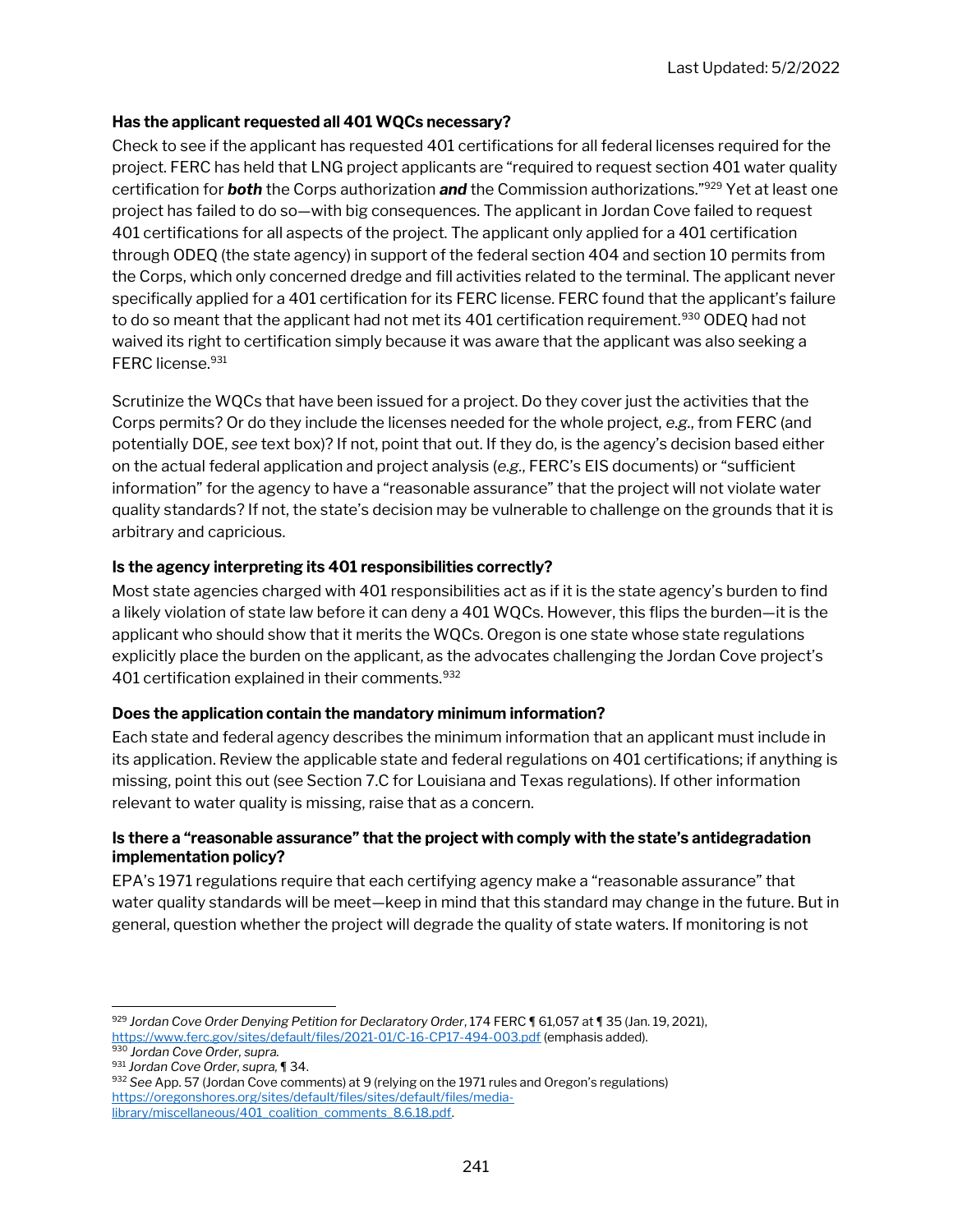proposed, point that out—section 401 requires that certifications must include monitoring necessary to ensure that water quality is maintained.<sup>933</sup> A water quality expert can be helpful here.

#### Is there a "reasonable assurance" that the narrative and numeric criteria will not be violated?

EPA's 1971 regulations require that each certifying agency make a "reasonable assurance" that water quality standards will be meet—keep in mind that this standard may change in the future. But in general, question whether the project will not violate the numeric and narrative criteria set to protect the waterways and wetlands around the proposed project site, both during construction and operation. There will likely be acute and chronic standards for each water quality parameter. A local water quality expert can be helpful here, especially in examining the assumptions underlying the application. Monitoring should also be suggested as a condition to ensure water quality is protected,<sup>934</sup> with the data made publicly and easily accessible.

#### Are there other conditions that should be in place?

Section 401 grants broad powers to the state to condition its certifications.<sup>935</sup> It is possible that the state will grant the certification no matter what the project's effects are, so it is important to recommend conditions that can add protections for nearby communities and the environment. This could be anything that protects water quality or ensures that any other appropriate requirement of state law is met (e.g., monitoring, methods of construction and maintenance to reduce discharges). A water quality expert can help identify additional conditions that could be useful.

#### Is there a potential that the federal agency granting the permit or license will act before the certification is completed?

Section 401 states that: "no [federal] license or permit shall be granted until the certification required by this section has been granted or waived." 33 U.S.C. § 1341(a)(1) (emphasis added). Yet FERC routinely ignores this mandate, issuing its own certification order before the state has an opportunity to exercise its 401 powers. When the FERC-certified project is a pipeline, this can result in real harm to communities that may have their lands acquired through the eminent domain powers a FERC certificate bestows, even if the state would have eventually stopped the project by denying the 401 certification.<sup>936</sup> Even though 401 comments will be directed to the state agency (with no authority over FERC), it can be worth it to raise this issue in 401 comments, since these comments should be filed with the federal permitting agency as well. (In this way, this issue isn't overlooked.)

#### Where can I find examples of 401 WQC comments filed against an LNG terminal?

Section 401 is an under-utilized tool for challenging LNG projects so there are not very many examples of comments addressed to LNG terminals specifically. Jordan Cove is one such project (see comments below). It can be helpful to consider 401 comments on other infrastructure projects

 $933$  33 U.S.C. § 1341(d) ("Any certification provided under this section shall set forth any effluent limitations and other limitations, and monitoring requirements necessary to assure that any applicant for a Federal license or permit will comply with any applicable effluent limitations and other limitations, under section 1311 or 1312 of this title, standard of performance under section 1316 of this title, or prohibition, effluent standard, or pretreatment standard under section 1317 of this title, and with any other appropriate requirement of State law set forth in such certification[.]").

<sup>934 33</sup> U.S.C. § 1341(d) (requiring that monitoring be a part of certifications).

<sup>935</sup> See City of Arlington v. FCC, 569 U.S. 290, 307 (2013); PUD No. 1, 511 U.S. at 723 (Stevens, J., concurring) ("Not a single sentence, phrase, or word in the Clean Water Act purports to place any constraint on a State's power to regulate the quality of its own waters more stringently than federal law might require.").

<sup>936</sup> See Delaware Riverkeeper, People's Dossier of FERC Abuses: Undermining State Authority (2019), https://www.delawareriverkeeper.org/ongoing-issues/peoples-dossier-ferc-abuses-undermining-state-authority.